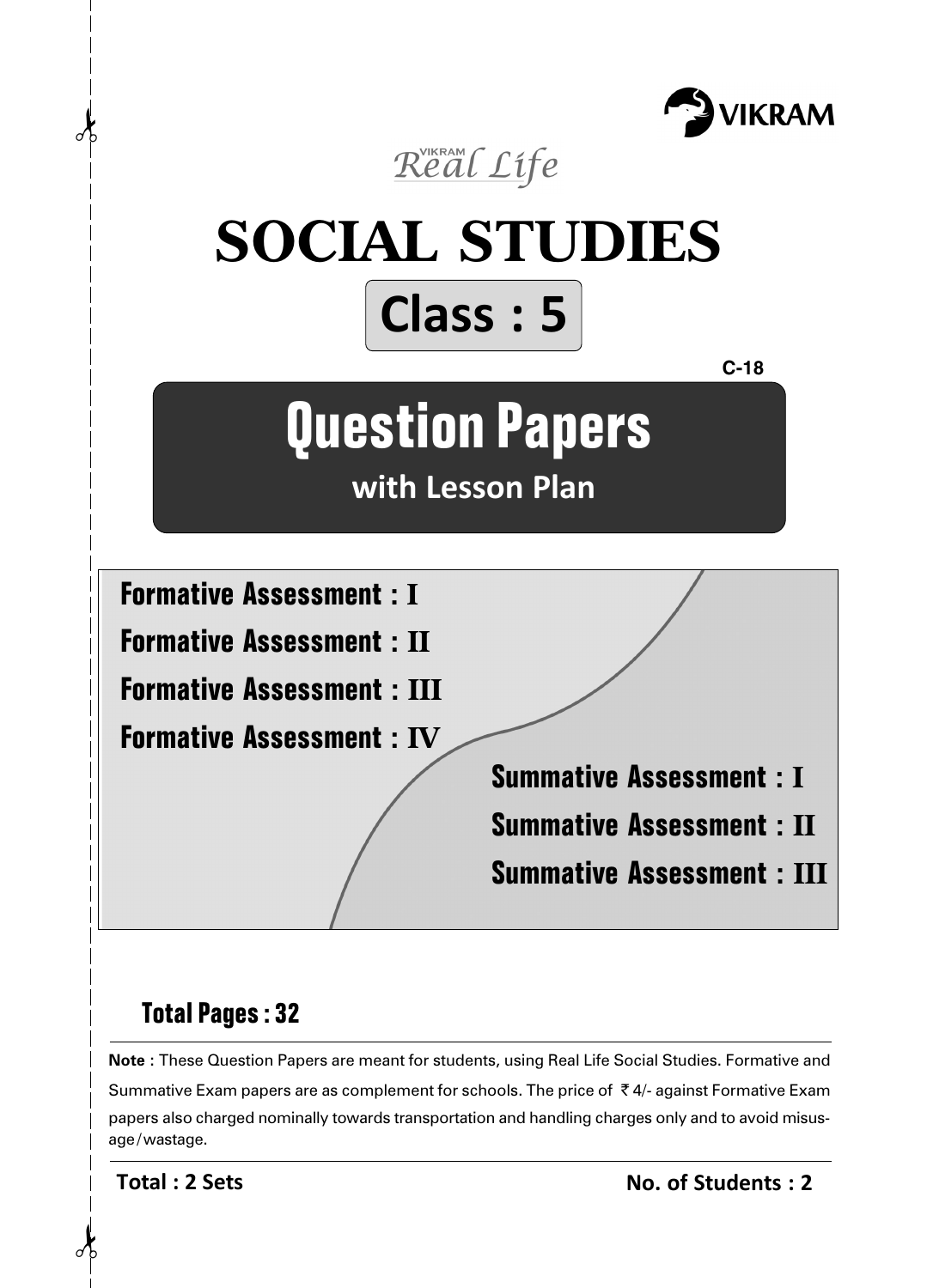| <b>LESSON PLAN</b> |                    |                                 |  |  |  |  |
|--------------------|--------------------|---------------------------------|--|--|--|--|
|                    | <b>CLASS: 5</b>    |                                 |  |  |  |  |
|                    |                    | <b>Real Life Social Studies</b> |  |  |  |  |
|                    | <b>Months</b>      | <b>Lessons</b>                  |  |  |  |  |
| $FA - I$           | $June - July$      | Lessons: 1 - 4                  |  |  |  |  |
| $FA - II$          | August             | Lesson: $5 - 6$                 |  |  |  |  |
| $SA - I$           | September          | Lessons: $1 - 7$                |  |  |  |  |
| $FA - III$         | October – November | Lesson: 8 - 10                  |  |  |  |  |
| $SA - II$          | December           | Lessons: $1 - 13$               |  |  |  |  |
| $FA - IV$          | January – February | Lesson: 14 - 17                 |  |  |  |  |
|                    | March              | Revision                        |  |  |  |  |
| $SA - III$         | April              | Lessons: $1 - 19$               |  |  |  |  |
|                    |                    |                                 |  |  |  |  |
|                    |                    |                                 |  |  |  |  |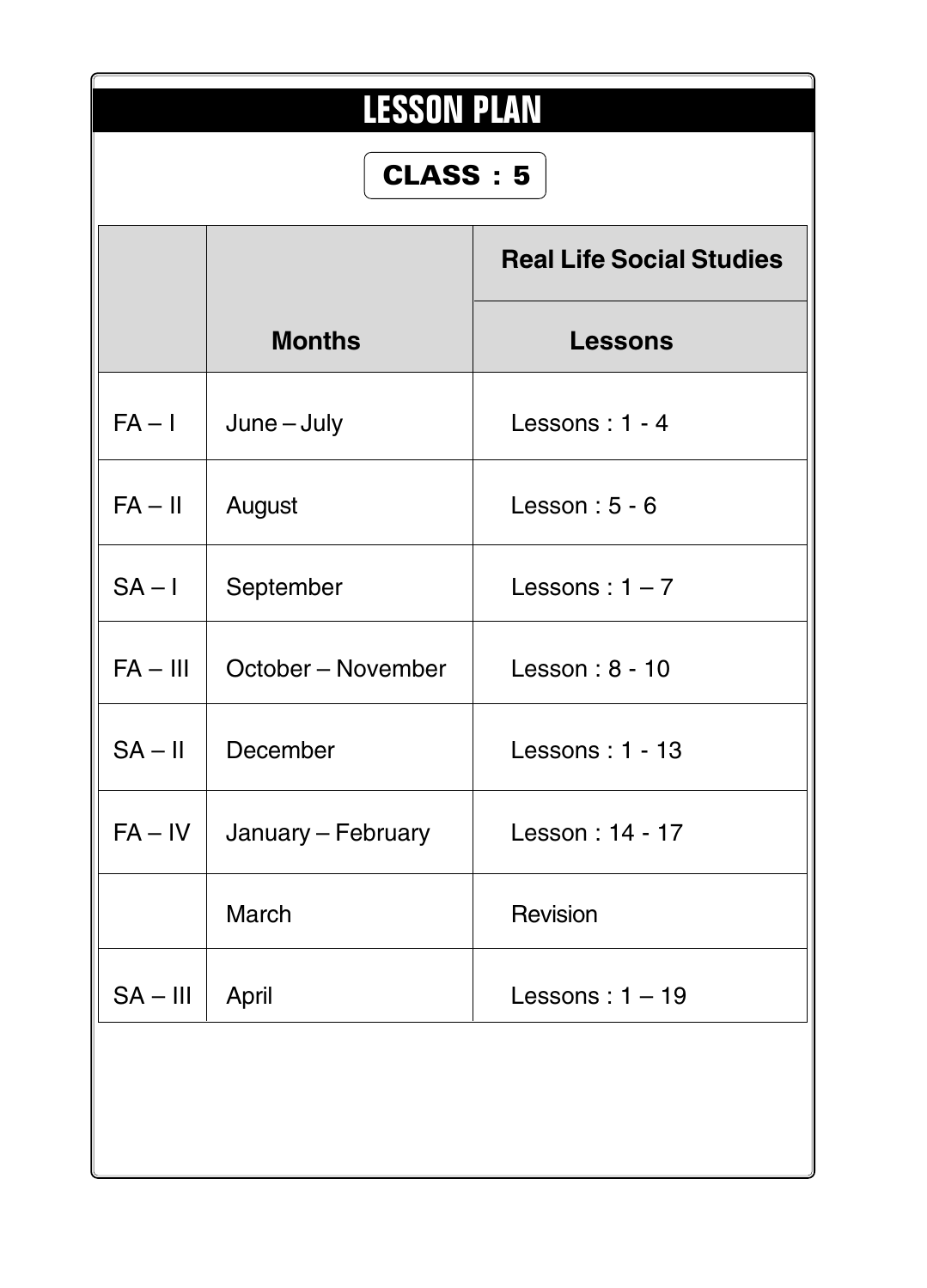|      | <b>Real Life</b><br><b>Social Studies</b><br><b>Text Book</b> | $C - 18$<br><b>FORMATIVE ASSESSMENT - I</b>                           |               |                                    |                     |
|------|---------------------------------------------------------------|-----------------------------------------------------------------------|---------------|------------------------------------|---------------------|
|      | Syllabus:<br>(1 to 4 Lessons)                                 | Class - 5 : Vikram Real Life Social Studies                           |               |                                    | 25                  |
|      | (Pg. No.s: $5 - 27$ )<br><b>Name:</b>                         | Time: 1 Hour]                                                         | <b>Class:</b> | [Max. Marks: 25<br><b>Section:</b> | <b>Roll No.</b>     |
|      |                                                               |                                                                       |               |                                    |                     |
|      |                                                               | I. Answer the following questions.                                    |               |                                    | $(5 \times 2 = 10)$ |
|      |                                                               | 1. What are the important industries in Zaire?                        |               |                                    |                     |
| Ans. |                                                               |                                                                       |               |                                    |                     |
|      |                                                               |                                                                       |               |                                    |                     |
|      |                                                               | 2. How is a map more useful than a globe?                             |               |                                    |                     |
| Ans. |                                                               |                                                                       |               |                                    |                     |
|      |                                                               |                                                                       |               |                                    |                     |
|      |                                                               | 3. What is equator ? What is its importance ?                         |               |                                    |                     |
| Ans. |                                                               |                                                                       |               |                                    |                     |
|      |                                                               |                                                                       |               |                                    |                     |
|      | 4. What is humidity?                                          |                                                                       |               |                                    |                     |
| Ans. |                                                               |                                                                       |               |                                    |                     |
|      |                                                               |                                                                       |               |                                    |                     |
|      |                                                               | 5. What is meant by the language of the map?                          |               |                                    |                     |
|      |                                                               |                                                                       |               |                                    |                     |
|      |                                                               |                                                                       |               |                                    |                     |
|      | II. Fill in the blanks.                                       |                                                                       |               |                                    | $(5 \times 1 = 5)$  |
|      |                                                               | 1. By noon the rays of the sun fall ________ on the earth.            |               |                                    |                     |
|      |                                                               | 2. The equator is of _________ degrees.                               |               |                                    |                     |
|      |                                                               | 3. Presence of moisture in the air is called Theorem                  |               |                                    |                     |
|      |                                                               | 4. People of Zaire are _______ in stature.                            |               |                                    |                     |
|      |                                                               | 5. The sub-direction of the north and the west is known as _________. |               |                                    |                     |
|      |                                                               | <b>RL ← Class - 5+ Social Studies</b>                                 | 1             |                                    | <b>FA - I</b>       |

 $\frac{1}{1}$  $\frac{1}{1}$ 

 $\mathbf I$  $\mathbf I$  $\frac{1}{1}$ 

 $\frac{1}{1}$   $\frac{1}{1}$   $\frac{1}{1}$   $\frac{1}{1}$ 

 $\bar{\mathbf{I}}$  $\bar{\mathbf{I}}$  $\bar{\mathbf{I}}$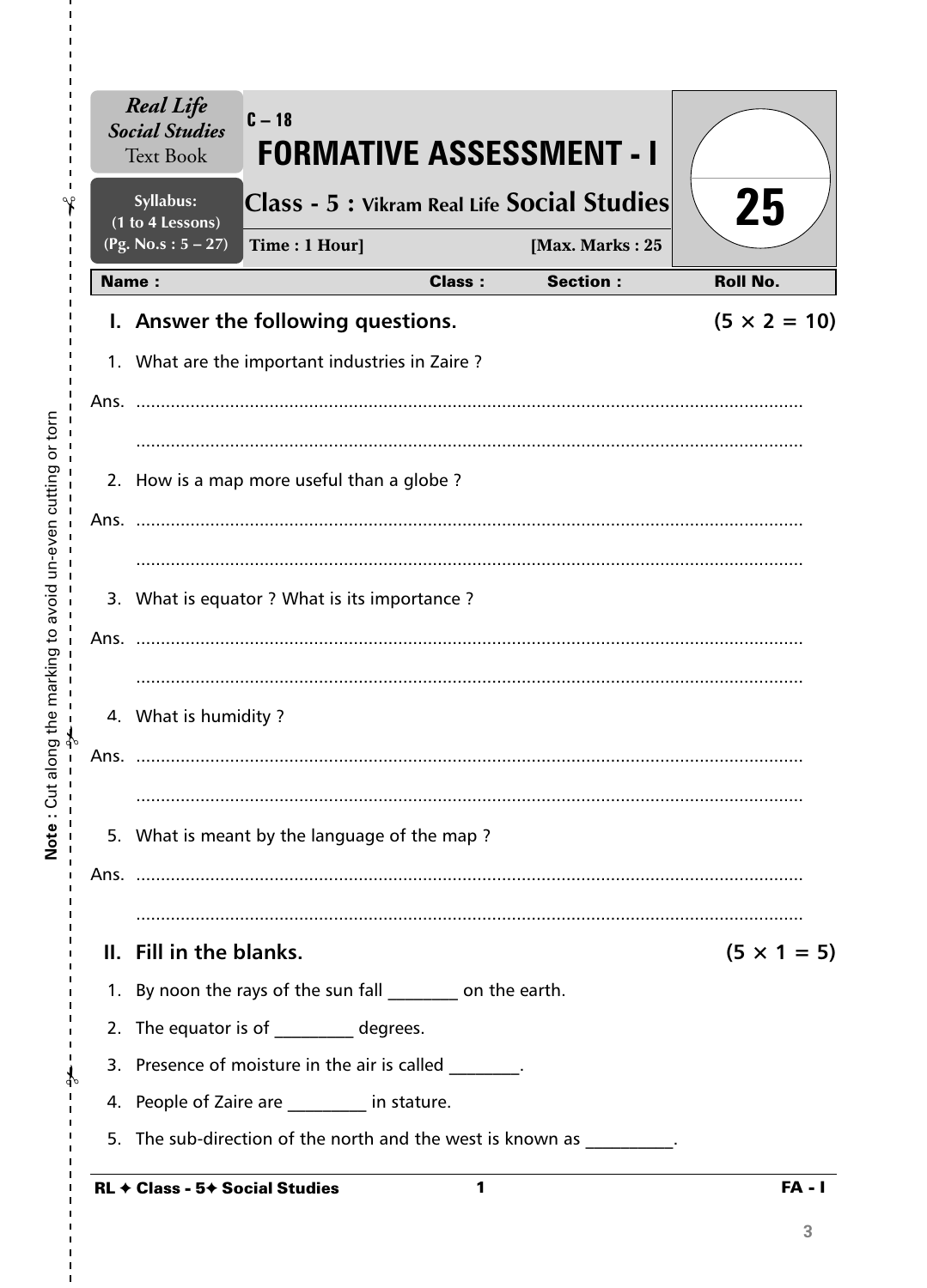

3. Frigid zone  $\vert$  (c) pleasant

 $4.~66^1/$ 

1. The hemisphere south of the equator is known as the southern hemisphere. 2. A globe is not a replica of the earth. 3. A map without a scale is useful. 4. The earth is spherical in shape. 5. A map without a scale is useful. **IV.** Match the following.  $(5 \times 1 = 5)$ 1. Torrid zone a) very cold 2. Temperature zone | b) Antarctic Circle

d) tropic of cancer

## **III.** Write 'True' or 'False' for the following.  $(5 \times 1 = 5)$

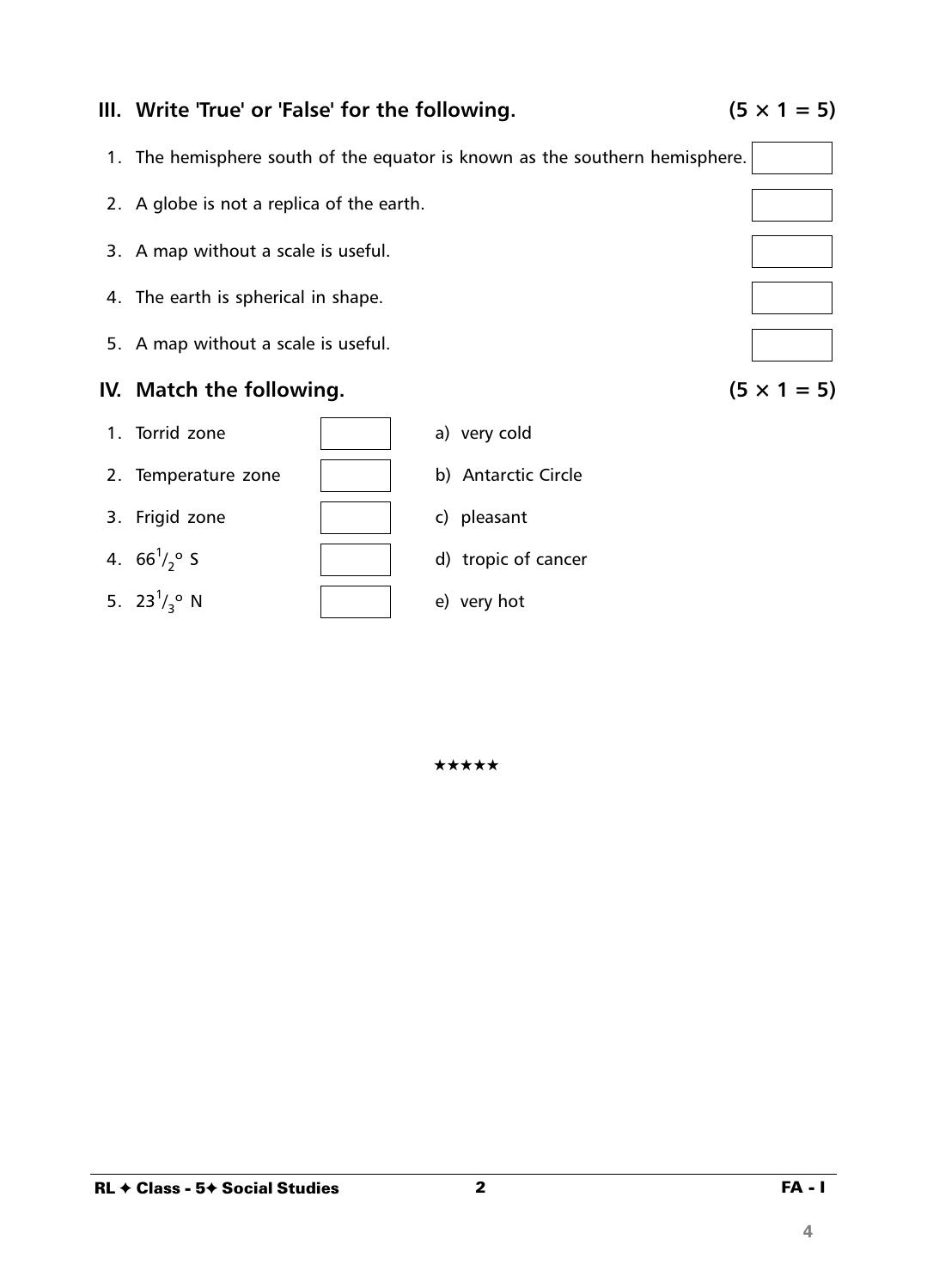|      | <b>Real Life</b><br><b>Social Studies</b><br><b>Text Book</b> | $C - 18$                                                        |               | <b>FORMATIVE ASSESSMENT - II</b>                                        |                     |
|------|---------------------------------------------------------------|-----------------------------------------------------------------|---------------|-------------------------------------------------------------------------|---------------------|
|      | Syllabus:                                                     |                                                                 |               | Class - 5 : Vikram Real Life Social Studies                             | 25                  |
|      | (5 to 6 Lessons)<br>(Pg. No.s: $28 - 37$ )                    | Time: 1 Hour]                                                   |               | [Max. Marks: 25                                                         |                     |
|      | <b>Name:</b>                                                  |                                                                 | <b>Class:</b> | <b>Section:</b>                                                         | <b>Roll No.</b>     |
|      |                                                               | I. Answer the following questions.                              |               |                                                                         | $(5 \times 2 = 10)$ |
|      |                                                               | 1. Why is life very hard in Green land?                         |               |                                                                         |                     |
|      |                                                               |                                                                 |               |                                                                         |                     |
|      |                                                               | 2. Where is Green land located?                                 |               |                                                                         |                     |
|      |                                                               |                                                                 |               |                                                                         |                     |
|      |                                                               | 3. Describe the climate of Saudi Arabia.                        |               |                                                                         |                     |
|      |                                                               |                                                                 |               |                                                                         |                     |
|      |                                                               |                                                                 |               | 4. How did the discovery of oil in Saudi Arabia transform that country? |                     |
| Ans. |                                                               |                                                                 |               |                                                                         |                     |
|      |                                                               | 5. Why is Green land called the 'Land of the Midnight sun'?     |               |                                                                         |                     |
|      |                                                               |                                                                 |               |                                                                         |                     |
|      | II. Fill in the blanks.                                       |                                                                 |               |                                                                         | $(5 \times 1 = 5)$  |
|      |                                                               | 1. ______________ is an important hill station in Saudi Arabia. |               |                                                                         |                     |
|      |                                                               | 2. Houses made of ice slabs ___________.                        |               |                                                                         |                     |
|      |                                                               | 3. A hill of floating ice ________.                             |               |                                                                         |                     |
|      |                                                               | 4. In Saudi Arabia water is available only in Theorem 2.        |               |                                                                         |                     |
| 5.   |                                                               | is the capital city of Saudi Arabia.                            |               |                                                                         |                     |
|      |                                                               | $RL \triangleleft Class - 5 \triangleleft Social Studies$       | $\mathbf{1}$  |                                                                         | FA - II             |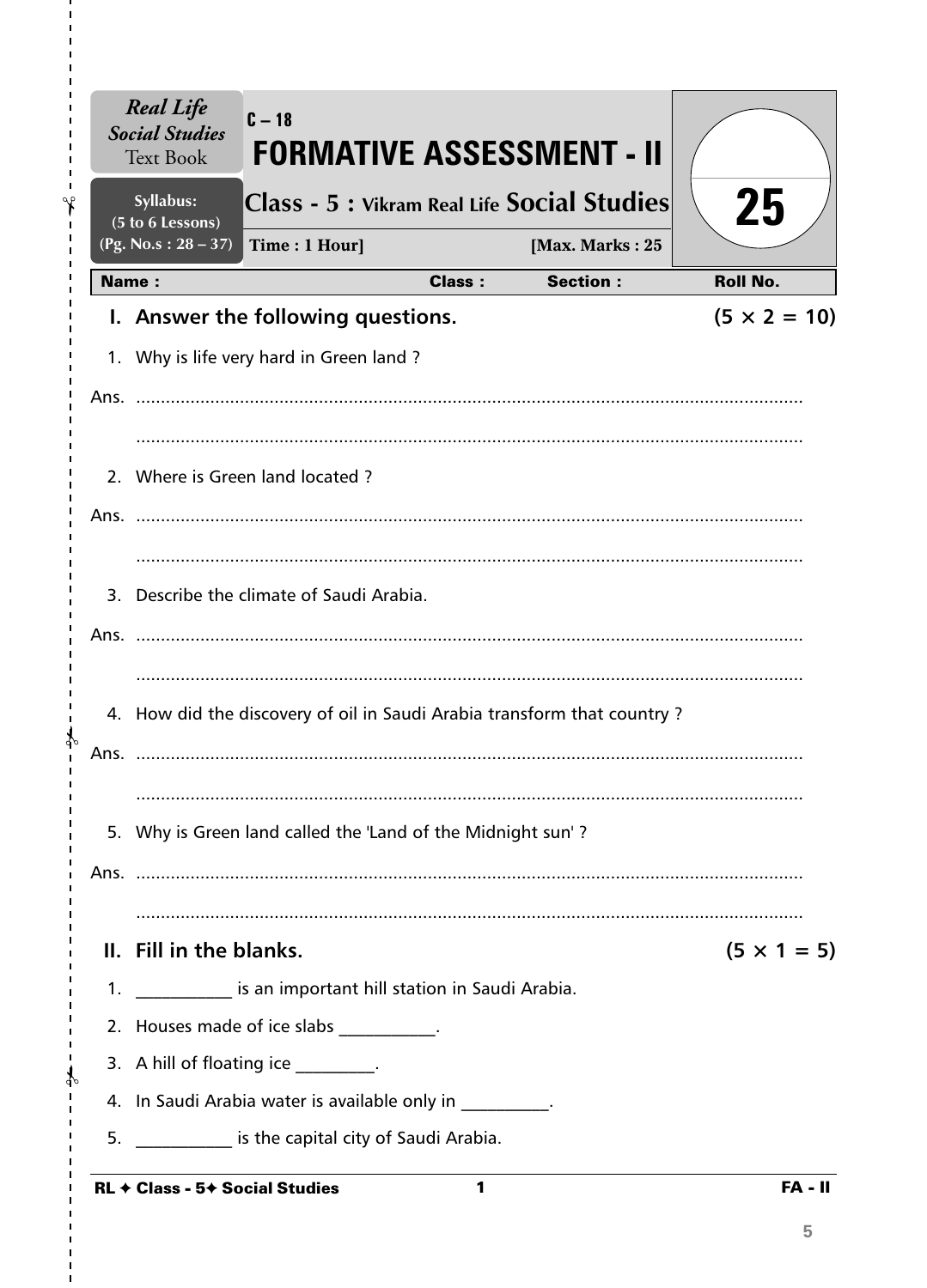| $(5 \times 1 = 5)$<br>III. Write one or two words for the following. |                              |                    |  |  |  |
|----------------------------------------------------------------------|------------------------------|--------------------|--|--|--|
| 1. Hills of sand created by dust storms.                             |                              |                    |  |  |  |
|                                                                      |                              |                    |  |  |  |
| 2. The animal which is the friend of the people in a desert.         |                              |                    |  |  |  |
|                                                                      |                              |                    |  |  |  |
| 3. Marshy region.                                                    |                              |                    |  |  |  |
|                                                                      |                              |                    |  |  |  |
| 4. A hill of floating ice.                                           |                              |                    |  |  |  |
|                                                                      |                              |                    |  |  |  |
| 5. Houses made of ice slabs.                                         |                              |                    |  |  |  |
|                                                                      |                              |                    |  |  |  |
| IV. Match the following.                                             |                              | $(5 \times 1 = 5)$ |  |  |  |
| 1. Arctic Tern                                                       | a) Capital city of Greenland |                    |  |  |  |
| 2. Reindeer                                                          | b) Biggest town              |                    |  |  |  |
| 3. Lichens                                                           | c) Bird                      |                    |  |  |  |
| 4. Nuuk                                                              | d) Flowerless plant          |                    |  |  |  |
| 5. Godthaab                                                          | e) Animal                    |                    |  |  |  |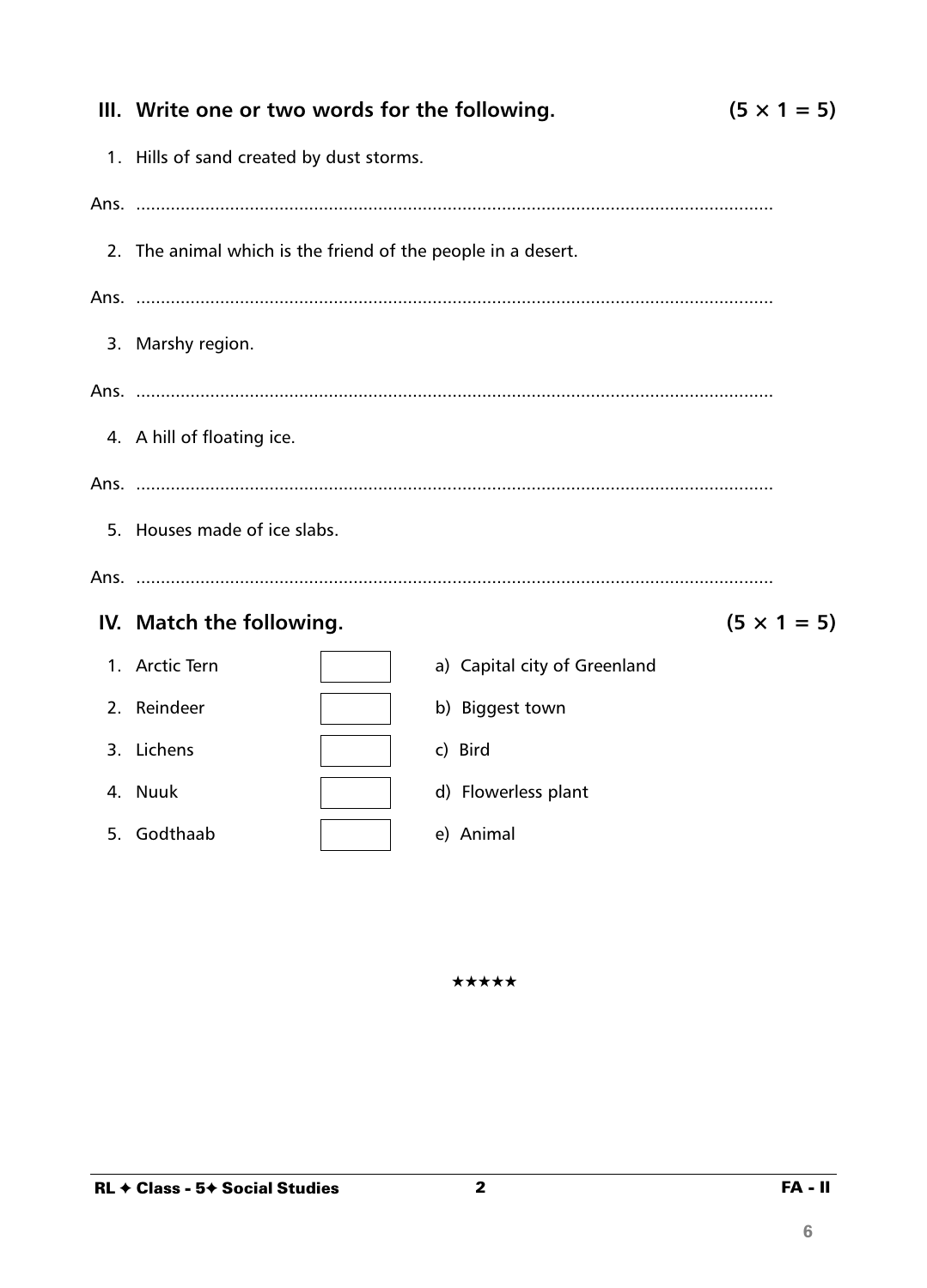|      | Syllabus:<br>(8 to 10 Lessons)        |                                                     |               | Class - 5 : Vikram Real Life Social Studies                          | 25                  |
|------|---------------------------------------|-----------------------------------------------------|---------------|----------------------------------------------------------------------|---------------------|
|      | $(Pg. No.s: 41 - 54)$<br><b>Name:</b> | Time: 1 Hour]                                       | <b>Class:</b> | [Max. Marks: 25<br><b>Section:</b>                                   | <b>Roll No.</b>     |
|      |                                       |                                                     |               |                                                                      |                     |
|      |                                       | I. Answer the following questions.                  |               |                                                                      | $(5 \times 2 = 10)$ |
|      |                                       | 1. How did the early man develop a script?          |               |                                                                      |                     |
|      |                                       |                                                     |               |                                                                      |                     |
|      |                                       |                                                     |               |                                                                      |                     |
|      |                                       | 2. What helps the blind people to read and learn?   |               |                                                                      |                     |
|      |                                       |                                                     |               |                                                                      |                     |
|      |                                       |                                                     |               |                                                                      |                     |
|      |                                       | 3. What are means of mass communication?            |               |                                                                      |                     |
|      |                                       |                                                     |               |                                                                      |                     |
|      |                                       |                                                     |               |                                                                      |                     |
|      | <sup>4</sup> . What is a satellite?   |                                                     |               |                                                                      |                     |
| Ans. |                                       |                                                     |               |                                                                      |                     |
|      |                                       |                                                     |               |                                                                      |                     |
|      |                                       | 5. How are railways useful as a means of transport? |               |                                                                      |                     |
|      |                                       |                                                     |               |                                                                      |                     |
|      |                                       |                                                     |               |                                                                      |                     |
|      | II. Fill in the blanks.               |                                                     |               |                                                                      | $(5 \times 1 = 5)$  |
|      |                                       |                                                     |               | 1. The Grand Trunk Road goes from Kolkata to __________ in Pakistan. |                     |
|      |                                       |                                                     |               | 2. The Grand Trunk Road goes from Kolkata to __________ in Pakistan. |                     |
|      |                                       | 3. Television was invented by Theorem 2.            |               |                                                                      |                     |
|      |                                       | 4. The word 'paper' is derived from                 |               |                                                                      |                     |

I,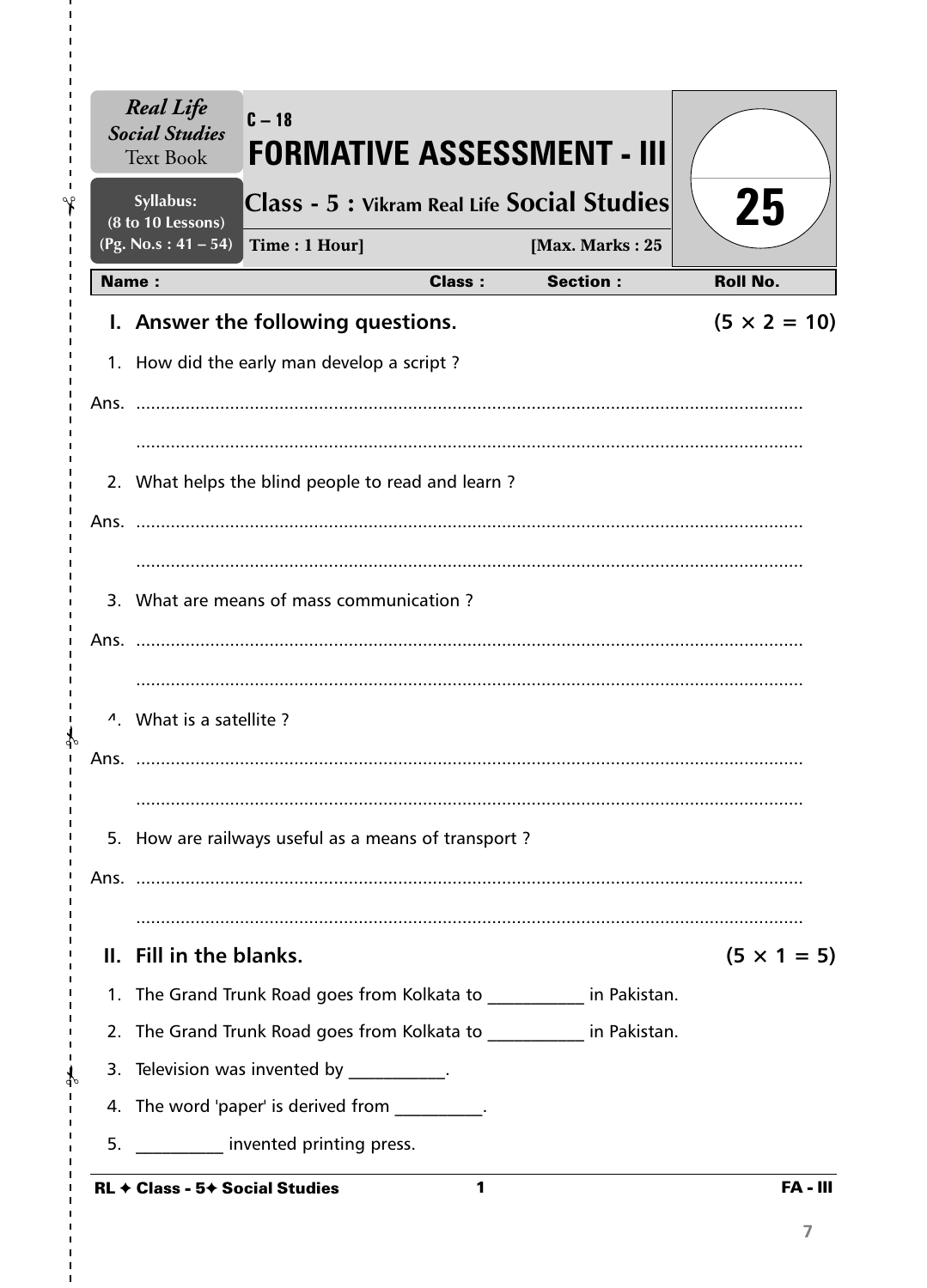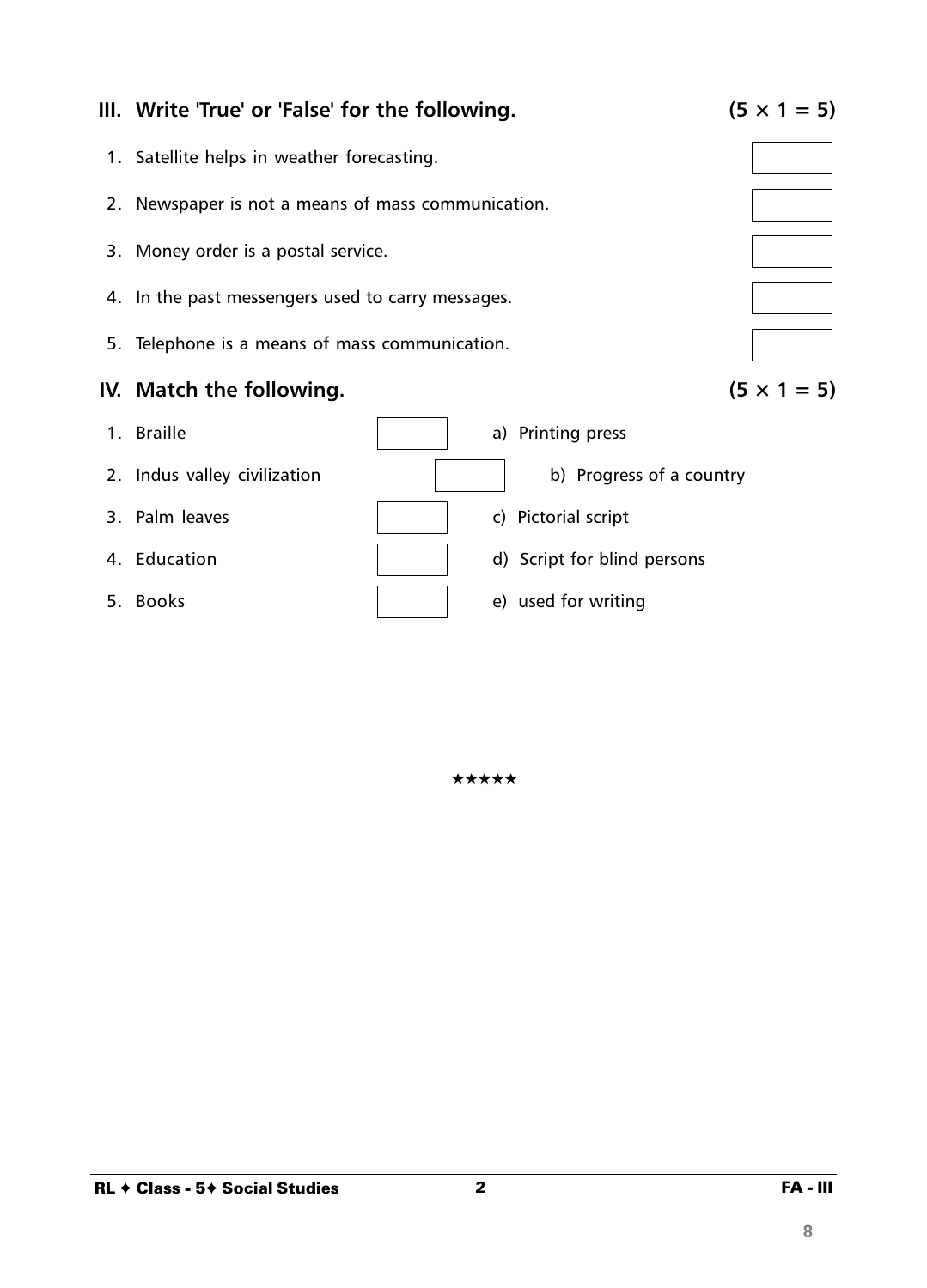|              | <b>Social Studies</b><br><b>Text Book</b> | $C - 18$                                                          |               | <b>FORMATIVE ASSESSMENT - IV</b>            |                     |
|--------------|-------------------------------------------|-------------------------------------------------------------------|---------------|---------------------------------------------|---------------------|
|              | Syllabus:<br>(14 to 17 Lessons)           |                                                                   |               | Class - 5 : Vikram Real Life Social Studies | 25                  |
|              | $(Pg. No.s : 73 - 89)$                    | Time: 1 Hour]                                                     |               | [Max. Marks: 25                             |                     |
| <b>Name:</b> |                                           |                                                                   | <b>Class:</b> | <b>Section:</b>                             | <b>Roll No.</b>     |
|              |                                           | I. Answer the following questions.                                |               |                                             | $(5 \times 2 = 10)$ |
|              |                                           | 1. Why did India become poor under the British rule?              |               |                                             |                     |
|              |                                           |                                                                   |               |                                             |                     |
|              |                                           |                                                                   |               |                                             |                     |
|              |                                           | 2. How did India react against the racist regime in South Africa? |               |                                             |                     |
|              |                                           |                                                                   |               |                                             |                     |
|              |                                           |                                                                   |               |                                             |                     |
|              |                                           | 3. What are the important activities of the WHO?                  |               |                                             |                     |
|              |                                           |                                                                   |               |                                             |                     |
| Ans.         |                                           |                                                                   |               |                                             |                     |
|              |                                           |                                                                   |               |                                             |                     |
|              |                                           | When were the world wars fought?                                  |               |                                             |                     |
| Ans.         |                                           |                                                                   |               |                                             |                     |
|              |                                           |                                                                   |               |                                             |                     |
|              |                                           | 5. How did the revolt of 1857 start?                              |               |                                             |                     |
|              |                                           |                                                                   |               |                                             |                     |
|              |                                           |                                                                   |               |                                             |                     |
|              | II. Fill in the blanks.                   |                                                                   |               |                                             | $(4 \times 1 = 4)$  |
|              |                                           | 1. The head of the Secretariat is ________.                       |               |                                             |                     |
|              |                                           | 2. The revolt of 1857 started at The revolt of 1857 started at    |               |                                             |                     |
|              |                                           | 3. India is a member of the U.N. since                            |               |                                             |                     |
|              |                                           | 4. The Non-aligned movement was started by 1991.                  |               |                                             |                     |
|              | RL + Class - 5+ Social Studies            |                                                                   | 1             |                                             | $FA - IV$           |

 $\mathbf I$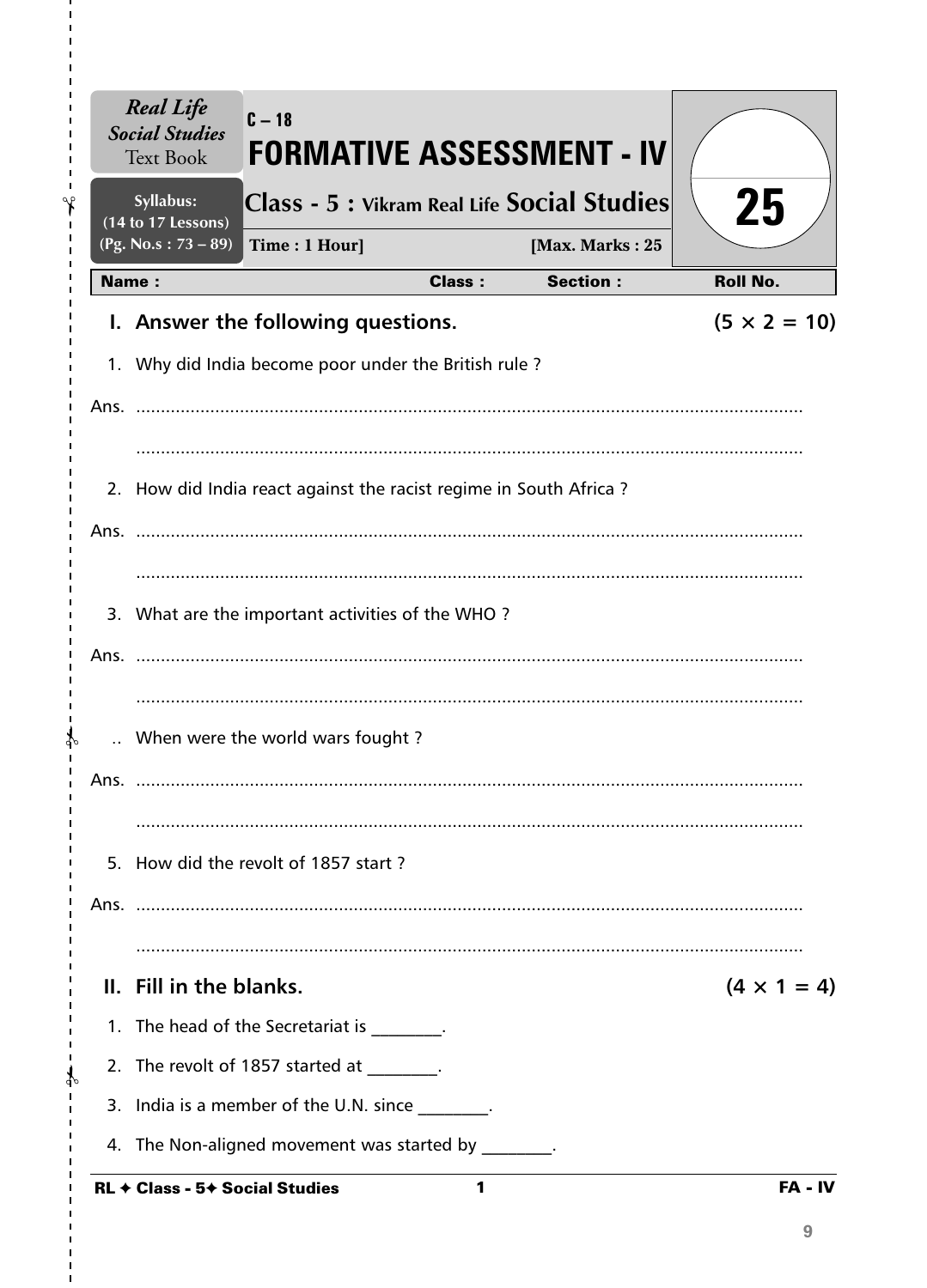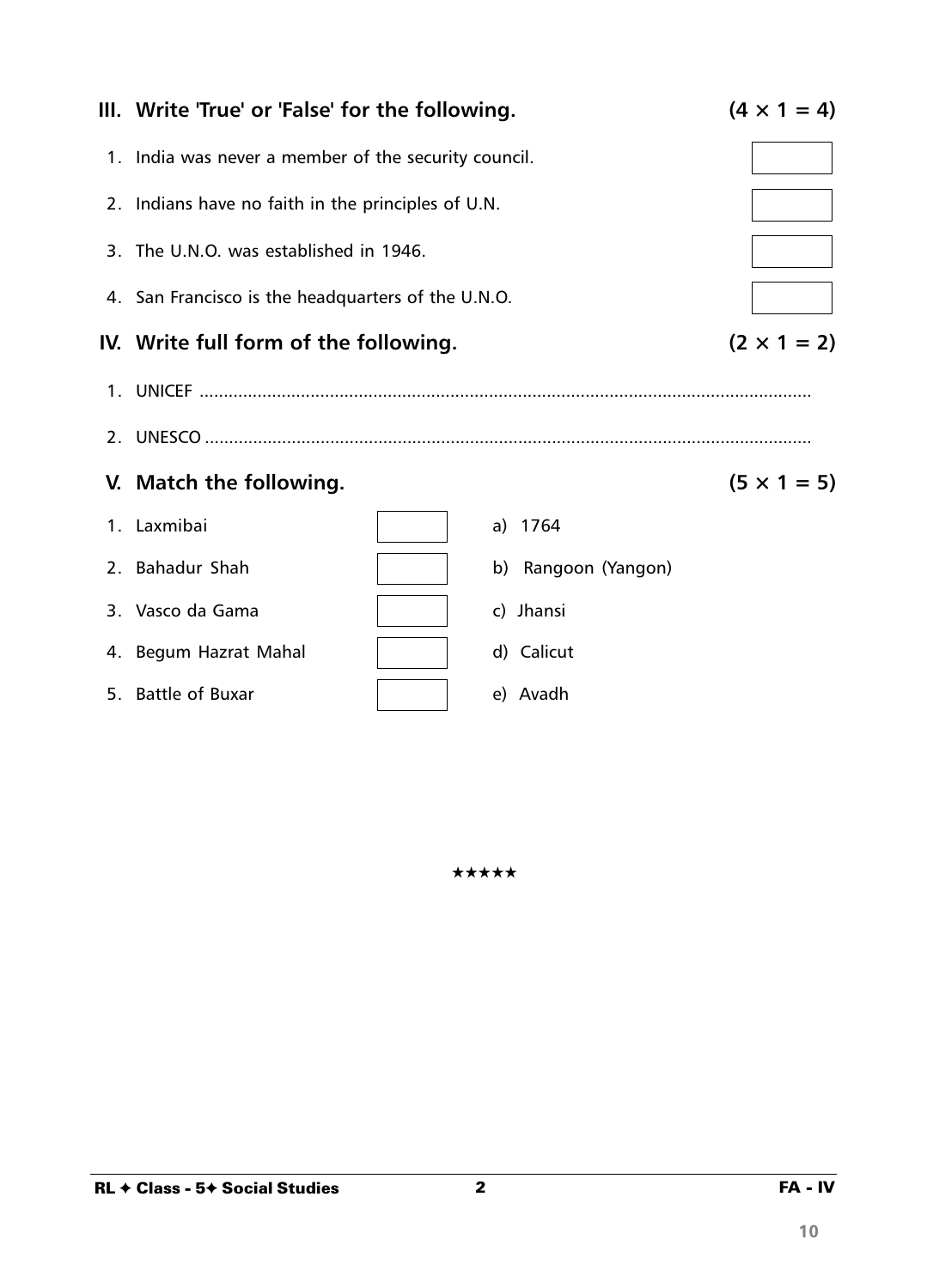| Syllabus:<br>(1 to 7 Lessons)  | Class - 5 : Vikram Real Life Social Studies                          |               |                 | 50                   |
|--------------------------------|----------------------------------------------------------------------|---------------|-----------------|----------------------|
| (Pg. No.s: $5 - 40$ )          | Time: $2\frac{1}{2}$ Hours]                                          |               | [Max. Marks: 50 |                      |
| <b>Name:</b>                   |                                                                      | <b>Class:</b> | <b>Section:</b> | <b>Roll No.</b>      |
|                                | I. Answer the following questions.                                   |               |                 | $(10 \times 2 = 20)$ |
| 1. What are the prairies?      |                                                                      |               |                 |                      |
|                                | 2. How is farming carried on in the prairies?                        |               |                 |                      |
|                                | 3. Name the plants and animals found in Saudi Arabia.                |               |                 |                      |
|                                | 4. Describe the dress of the Eskimos.                                |               |                 |                      |
| 5. Where is Zaire located?     |                                                                      |               |                 |                      |
|                                | 6. Name the three climatic zones into which the world is divided.    |               |                 |                      |
|                                | 7. How is the distance from one place to another indicated in a map? |               |                 |                      |
|                                | 8. What are parallels of latitudes?                                  |               |                 |                      |
|                                | 9. What are the important features of a globe?                       |               |                 |                      |
|                                | 10. Where is Saudi Arabia located?                                   |               |                 |                      |
| Fill in the blanks.            |                                                                      |               |                 | $(10 \times 1 = 10)$ |
|                                | 1. The land in part of the prairies is not fertile.                  |               |                 |                      |
|                                | 2. The grasslands of Eurasia are called the                          |               |                 |                      |
|                                | 3. In Saudi Arabia water is available only in                        |               |                 |                      |
|                                | 4. ____________ is the capital city of Saudi Arabia.                 |               |                 |                      |
| 5. Marshy region __________.   |                                                                      |               |                 |                      |
|                                | 6. Houses made of ice slabs [15] .                                   |               |                 |                      |
|                                | 7. ____________ is the capital city of Zaire.                        |               |                 |                      |
|                                | 8. By noon the rays of the sun fall __________ on the earth.         |               |                 |                      |
|                                | 9. A book of maps is called an _______.                              |               |                 |                      |
|                                | 10. The equator is of degrees.                                       |               |                 |                      |
| RL + Class - 5+ Social Studies |                                                                      | 1             |                 | <b>SA-1</b>          |

 $\blacksquare$ 

**11**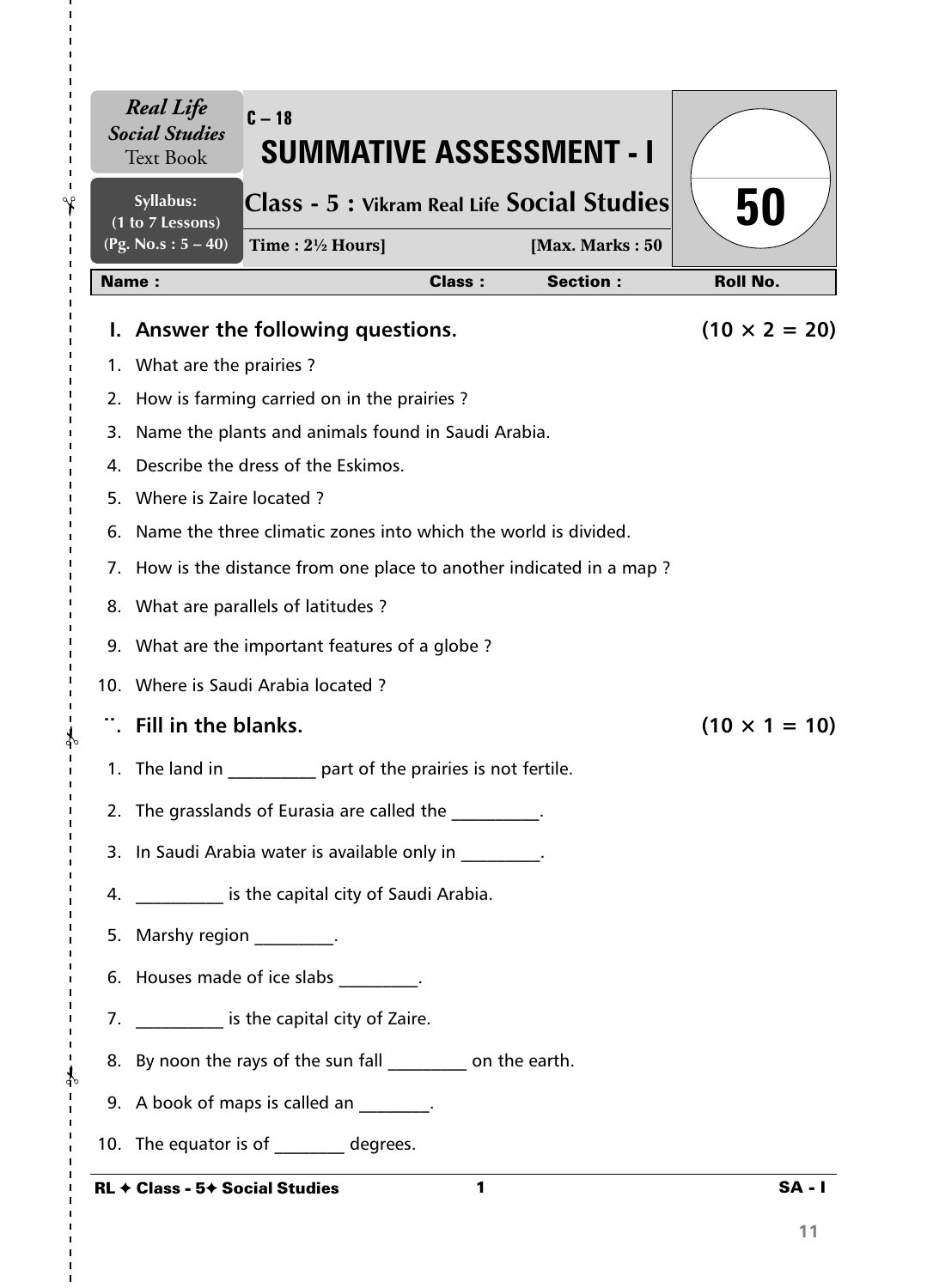|      | III. Answer the following questions in one or two words. |                              | $(5 \times 1 = 5)$   |
|------|----------------------------------------------------------|------------------------------|----------------------|
| 1.   | Name the mountainous region in Northern Saudi Arabia.    |                              |                      |
| 2.   | Name any one hill station.                               |                              |                      |
| 3.   | Where is the Saudi Arabia located?                       |                              |                      |
|      | 4. Name the bird live in Greenland.                      |                              |                      |
| 5.   | What is the capital city of Zaire?                       |                              |                      |
| III. | Write 'True' or 'False' for the following.               |                              | $(10 \times 1 = 10)$ |
|      | 1. The grasslands are as hot as the equatorial region.   |                              |                      |
|      | 2. A globe is not a replica of the earth.                |                              |                      |
|      | 3. Cacti grows in deserts.                               |                              |                      |
|      | 4. Dark brown colour is used for plains.                 |                              |                      |
|      | 5. A map without a scale is useful.                      |                              |                      |
|      | 6. Cacti grows in deserts                                |                              |                      |
| 7.   | The earth is spherical in shape.                         |                              |                      |
|      | 8. Welds are the grasslands of Australia.                |                              |                      |
|      | 9. The latitudes meet at some points.                    |                              |                      |
|      | 10. Saudi Arabia is a poor country.                      |                              |                      |
|      | V. Match the following.                                  |                              | $(5 \times 1 = 5)$   |
|      | A                                                        | B                            |                      |
| 1.   | Arctic tern                                              | a) Capital city of Greenland |                      |
| 2.   | Reindeer                                                 | b) Biggest town              |                      |

- 3. Lichens c) and c) Bird
- 
- 5. Godthaab e) Animal
- 
- 4. NUVK and a set of the set of the set of the d) Flowerless plant
	-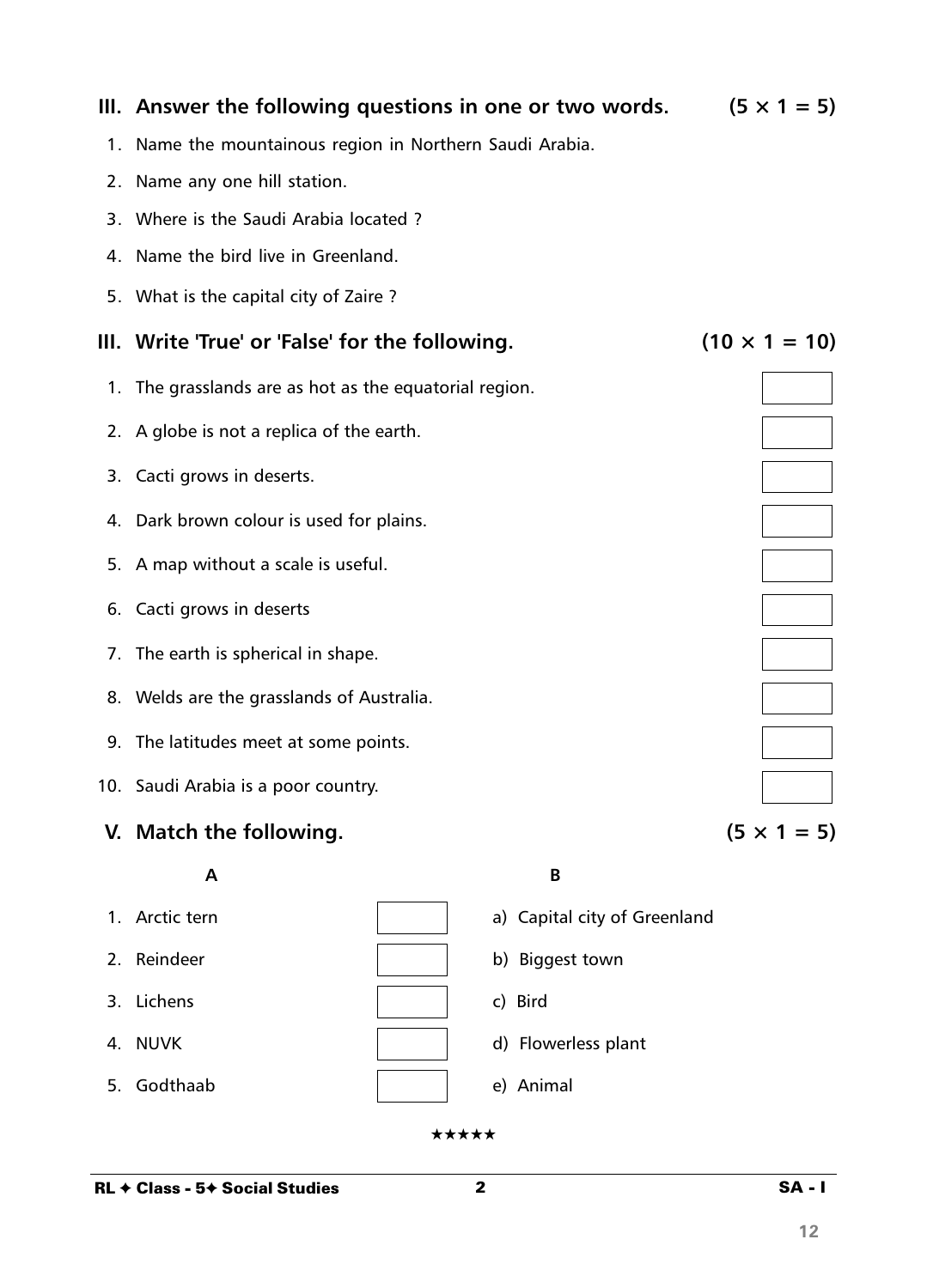|              | <b>Real Life</b><br><b>Social Studies</b><br><b>Text Book</b> | $C - 18$<br><b>SUMMATIVE ASSESSMENT - II</b>                                                                    |               |                 |                      |
|--------------|---------------------------------------------------------------|-----------------------------------------------------------------------------------------------------------------|---------------|-----------------|----------------------|
|              | Syllabus:<br>$(1 to 13$ Lessons)                              | Class - 5 : Vikram Real Life Social Studies                                                                     |               |                 | 50                   |
|              | (Pg. No.s : $5 - 72$ )                                        | Time: $2\frac{1}{2}$ Hours]                                                                                     |               | [Max. Marks: 50 |                      |
| <b>Name:</b> |                                                               |                                                                                                                 | <b>Class:</b> | <b>Section:</b> | <b>Roll No.</b>      |
|              |                                                               | I. Answer the following questions.                                                                              |               |                 | $(10 \times 2 = 20)$ |
| 1.           |                                                               | Why is Gandhiji called the Father of Our Nation?                                                                |               |                 |                      |
| 2.           |                                                               | Name any three alternative sources of energy?                                                                   |               |                 |                      |
| 3.           |                                                               | What is meant by Pasteurisation?                                                                                |               |                 |                      |
|              |                                                               | 4. Explain the importance of the invention of printing press?                                                   |               |                 |                      |
|              |                                                               | 5. How is telephone useful to us?                                                                               |               |                 |                      |
|              |                                                               | 6. How are railways useful as a means of transport?                                                             |               |                 |                      |
|              |                                                               | 7. How is farming carried on in the prairies?                                                                   |               |                 |                      |
|              |                                                               | 8. What was the important work of Martin Luther King?                                                           |               |                 |                      |
|              |                                                               | 9. What was the major achievement of Abraham Lincoln?                                                           |               |                 |                      |
|              |                                                               | 10. What was the impact of the industrial revolution?                                                           |               |                 |                      |
|              | ". Fill in the blanks.                                        |                                                                                                                 |               |                 | $(10 \times 1 = 10)$ |
|              |                                                               | 1. Pluto was a<br>of Socrates.                                                                                  |               |                 |                      |
|              |                                                               | 2. Stephenson invented the 2000 .                                                                               |               |                 |                      |
|              |                                                               | 3. Alexander Fleming invented _____________.                                                                    |               |                 |                      |
|              |                                                               | 4. <b>A</b> invented printing press.                                                                            |               |                 |                      |
|              |                                                               | 5. Radio was invented by Fig. 2. The set of the set of the set of the set of the set of the set of the set of t |               |                 |                      |
|              |                                                               | 6. _____________ is the fastest means of transport.                                                             |               |                 |                      |
|              |                                                               | 7. The open grazing lands are known as The open grazing                                                         |               |                 |                      |
|              |                                                               | 8. Some is the capital city of Saudi Arabia.                                                                    |               |                 |                      |
|              |                                                               | 9. A hill of floating ice ___________.                                                                          |               |                 |                      |
|              |                                                               | 10. Zaire is in the continent of                                                                                |               |                 |                      |
|              |                                                               | <b>RL ← Class - 5← Social Studies</b>                                                                           | 1             |                 | <b>SA-II</b>         |

### RL ✦ Class - 5✦ Social Studies

 $- \frac{2}{3}$ 

I.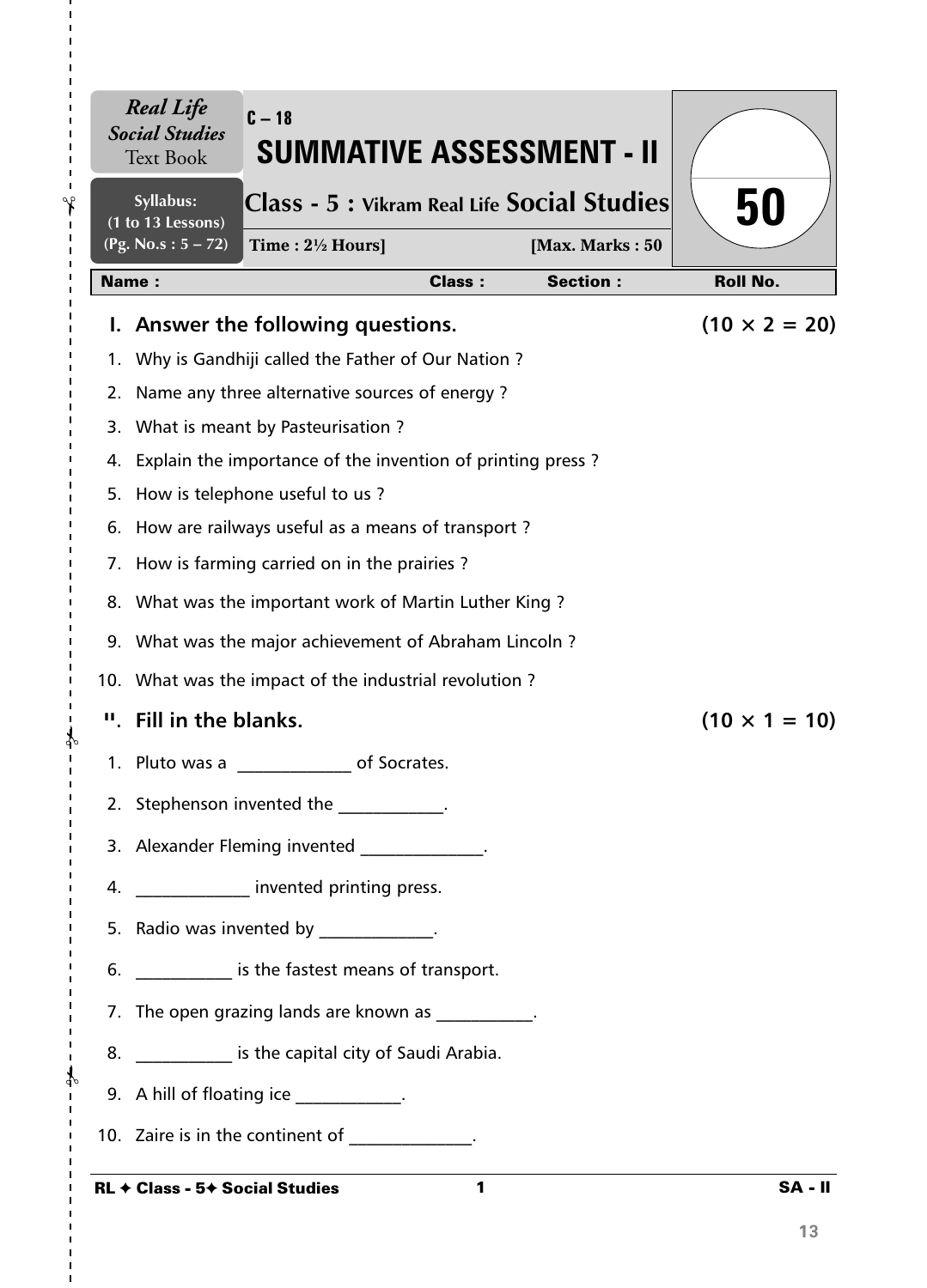|    | 3. Who invented Battery?                               |  |                             |                      |  |  |  |
|----|--------------------------------------------------------|--|-----------------------------|----------------------|--|--|--|
|    | 4. What is humidity?                                   |  |                             |                      |  |  |  |
|    | 5. What are useful for long journeys ?                 |  |                             |                      |  |  |  |
|    | IV. Write "True" or "False" for the following.         |  |                             | $(10 \times 1 = 10)$ |  |  |  |
|    | 1. The latitude meet at some points.                   |  |                             |                      |  |  |  |
|    | 2. The earth is spherical in shape.                    |  |                             |                      |  |  |  |
|    | 3. The first oil well was discovered in Africa.        |  |                             |                      |  |  |  |
|    | 4. A map without a scale is useful.                    |  |                             |                      |  |  |  |
| 5. | Newspaper is not a means of mass communication.        |  |                             |                      |  |  |  |
|    | 6. Saudi Arabia is a poor country.                     |  |                             |                      |  |  |  |
|    | 7. The grasslands are as hot as the equatorial region. |  |                             |                      |  |  |  |
|    | 8. Petrol is cheaper than diesel.                      |  |                             |                      |  |  |  |
|    | 9. The bottom of the map is the south.                 |  |                             |                      |  |  |  |
|    | 10. Cow dung is used to produce gobar gas.             |  |                             |                      |  |  |  |
|    | V. Match the following.                                |  |                             | $(5 \times 1 = 5)$   |  |  |  |
|    | A                                                      |  | B                           |                      |  |  |  |
|    | 1. Braille                                             |  | a) Printing press           |                      |  |  |  |
|    | 2. Indus valley civilization                           |  | b) Progress of a country    |                      |  |  |  |
| 3. | Palm leaves                                            |  | c) Pictorial script         |                      |  |  |  |
| 4. | Education                                              |  | d) Script for blind persons |                      |  |  |  |
| 5. | <b>Books</b>                                           |  | e) Used for writing         |                      |  |  |  |
|    | ★★★★★                                                  |  |                             |                      |  |  |  |

# **III.** Answer the following questions in one or two words.  $(5 \times 1 = 5)$

- 1. Who invented Radio ?
- 2. Where is Green land located ?
- 3. Who invented Battery ?
- 4. What is humidity ?
- 5. What are useful for long journeys ?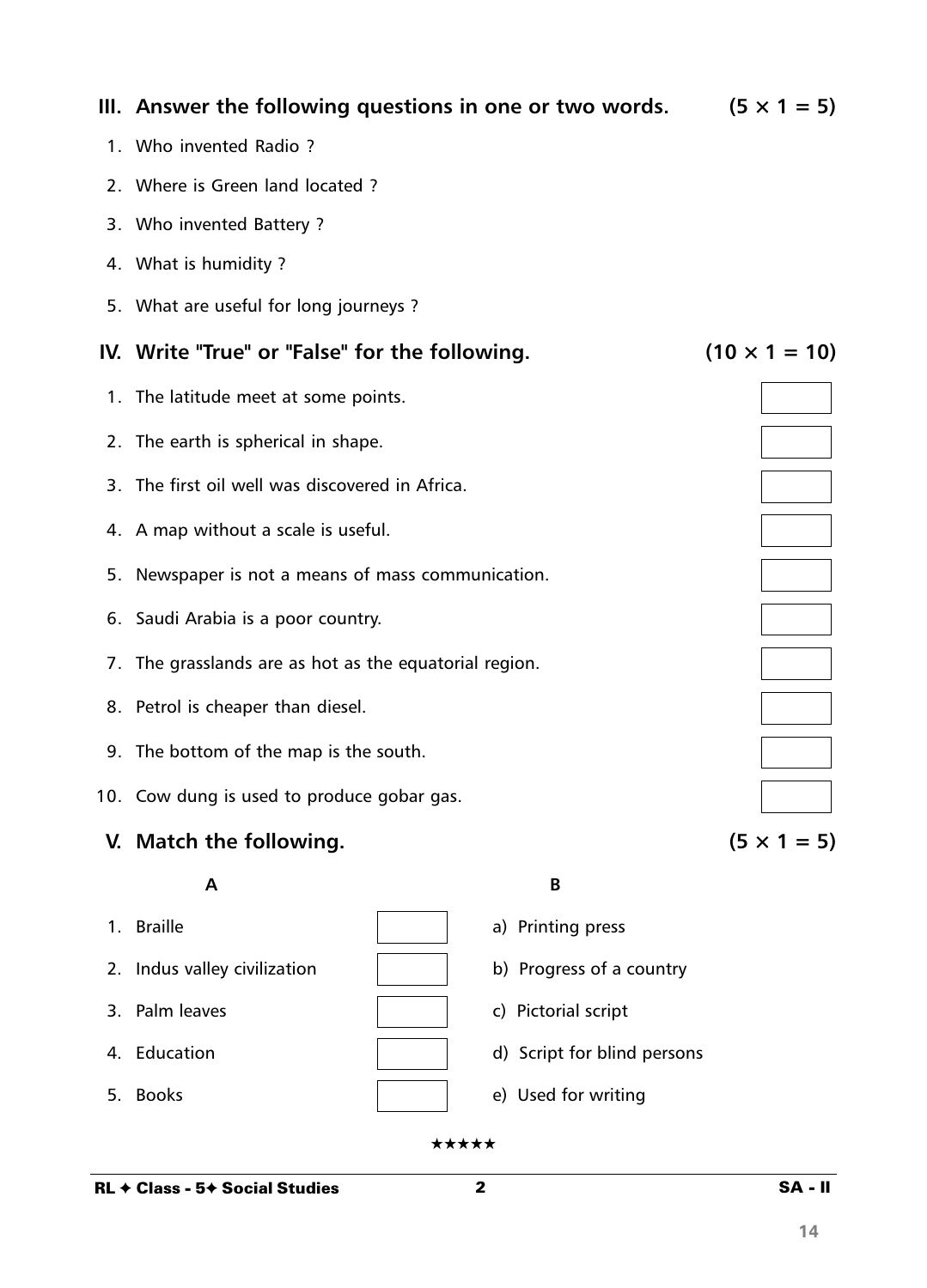|          | <b>Real Life</b><br><b>Social Studies</b><br><b>Text Book</b> | $C - 18$<br>SUMMATIVE ASSESSMENT - III                                                |               |                                    |                      |
|----------|---------------------------------------------------------------|---------------------------------------------------------------------------------------|---------------|------------------------------------|----------------------|
|          | Syllabus:<br>(1 to 19 Lessons)                                | Class - 5 : Vikram Real Life Social Studies                                           |               |                                    | 50                   |
|          | (Pg. No.s: $5 - 104$ )<br><b>Name:</b>                        | Time: $2\frac{1}{2}$ Hours]                                                           | <b>Class:</b> | [Max. Marks: 50<br><b>Section:</b> | <b>Roll No.</b>      |
|          |                                                               |                                                                                       |               |                                    |                      |
| ь.<br>1. |                                                               | Answer the following questions.<br>What is the importance of the Quit India movement? |               |                                    | $(10 \times 2 = 20)$ |
| 2.       |                                                               | Write about the Home Rule Movement.                                                   |               |                                    |                      |
| 3.       |                                                               | What is the importance of the revolt of 1857?                                         |               |                                    |                      |
| 4.       |                                                               | How is India co-operating with the U.N.?                                              |               |                                    |                      |
| 5.       |                                                               | Write any three objectives of the U.N.O.                                              |               |                                    |                      |
|          |                                                               | 6. How is the invention of steam engine important?                                    |               |                                    |                      |
| 7.       |                                                               | Many diseases can be prevented by vaccination and pasteurisation.                     |               |                                    |                      |
| 8.       |                                                               | What helps the blind people to read and learn?                                        |               |                                    |                      |
|          |                                                               | 9. How is telephone useful to us?                                                     |               |                                    |                      |
|          |                                                               | 10. How did the discovery of oil in Saudi Arabia transform that country?              |               |                                    |                      |
|          | Fill in the blanks.                                           |                                                                                       |               |                                    | $(10 \times 1 = 10)$ |
|          |                                                               | 1. The I.N.A was founded in the year                                                  |               |                                    |                      |
| 2.       |                                                               | was defeated in the battle of plassey.                                                |               |                                    |                      |
| 3.       |                                                               | The head of the secretariat is ____________                                           |               |                                    |                      |
|          |                                                               | 4. World - War - I ended in __________                                                |               |                                    |                      |
|          |                                                               | 5. Karl Marx died in                                                                  |               |                                    |                      |
|          |                                                               | 6. Electricity was invented by                                                        |               |                                    |                      |
|          |                                                               | 7. Microscope was invented by ________                                                |               |                                    |                      |
| 8.       |                                                               | __________ invented printing press.                                                   |               |                                    |                      |
|          |                                                               | 9. A satellite is launched through                                                    |               |                                    |                      |
| 10.      |                                                               | _____________ is the capital city of Saudi Arabia.                                    |               |                                    |                      |
|          |                                                               |                                                                                       |               |                                    |                      |

 $-\frac{1}{6}$ 

п

 $\blacksquare$  $\blacksquare$ т

 $-\frac{4}{5}$ 

 $\mathbf I$  $\mathbf I$  $\mathbf{I}$ ï

I. п  $\mathbf I$  $\mathbf{I}$  $\mathbf I$  $\mathbf{I}$ 

 $-\frac{1}{2}$ 

 $\mathbf{I}$  $\mathbf{I}$  $\mathbf I$  $\blacksquare$  $\mathbf I$  $\blacksquare$  $\blacksquare$ 

 $\blacksquare$  $\blacksquare$ 

1 SA - III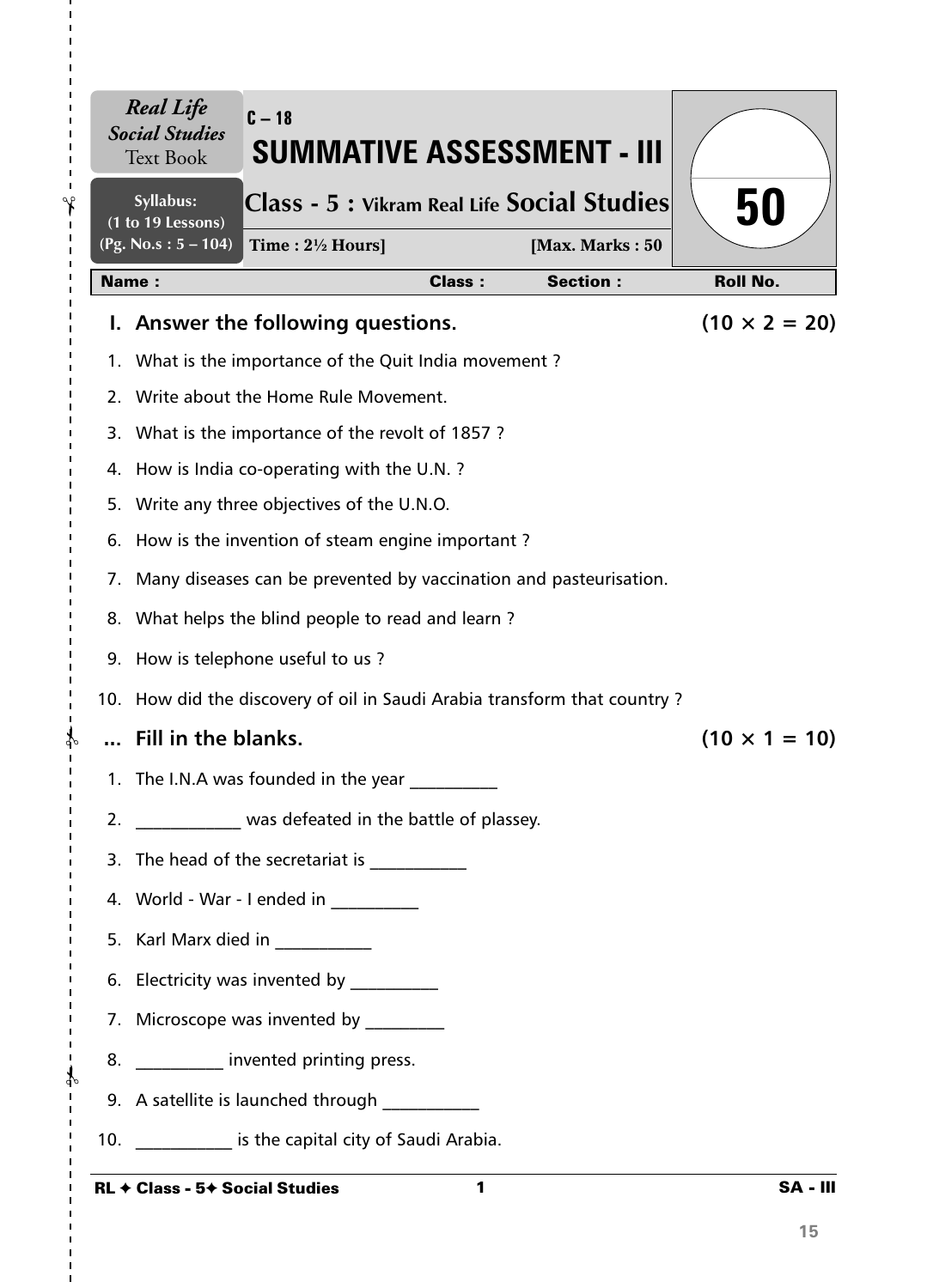| III. Answer the following questions in one or two words. | $(5 \times 1 = 5)$   |
|----------------------------------------------------------|----------------------|
| 1. Where is Saudi Arabia located?                        |                      |
| 2. Where is Zaire located?                               |                      |
| 3. What is atmosphere?                                   |                      |
| 4. Which is the fastest means of transport?              |                      |
| 5. Who invented Microscope?                              |                      |
| III. Write "True" or "False" for the following.          | $(10 \times 1 = 10)$ |
| 1. The U.N.O. was established in 1946.                   |                      |
| 2. Money order is a Postal service.                      |                      |
| 3. India was never a member of the Security Council.     |                      |
| 4. The first oil well was discovered in Africa.          |                      |
| 5. V.D. Savarkar was a Congress leader.                  |                      |
| 6. The U.N.O. now has 51 members.                        |                      |
| 7. The grasslands of South Africa are known as Downs.    |                      |
| 8. V.D. Savarkar was a Congress leader.                  |                      |
| 9. Mecca is the capital city of Saudi Arabia.            |                      |
| 10. San Francisco is the headquearters of the U.N.O.     |                      |
| V. Match the following.                                  | $(5 \times 1 = 5)$   |

**A B** 1. Laxmibai a) 1764 2. Bahadur Shah **b**) Rangoon (Yangon) 3. Vasco da Gama di c) Jhansi 4. Begum Hazrat Mahal (d) Calicut 5. Battle of Buxar and the selection of the state of Buxar and the selection of the state of the state of the state of the state of the state of the state of the state of the state of the state of the state of the state of

2 SA - III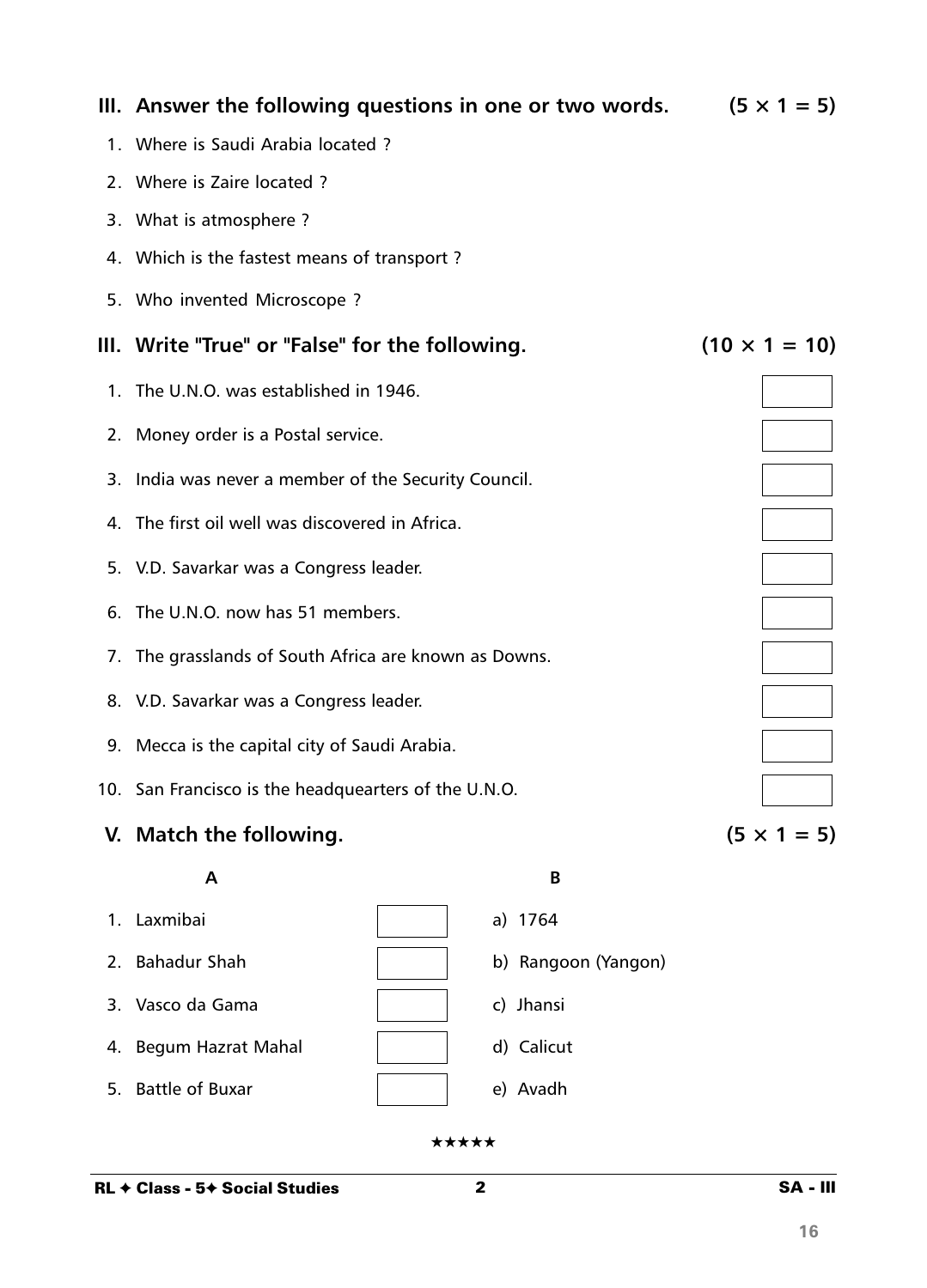| Syllabus:<br>(1 to 4 Lessons) | Class - 5 : Vikram Real Life Social Studies                |               |                 | 25                  |
|-------------------------------|------------------------------------------------------------|---------------|-----------------|---------------------|
| (Pg. No.s: $5 - 27$ )         | Time: 1 Hour]                                              |               | [Max. Marks: 25 |                     |
| Name:                         |                                                            | <b>Class:</b> | <b>Section:</b> | <b>Roll No.</b>     |
|                               | I. Answer the following questions.                         |               |                 | $(5 \times 2 = 10)$ |
|                               | 1. What are the important industries in Zaire?             |               |                 |                     |
| Ans.                          |                                                            |               |                 |                     |
|                               |                                                            |               |                 |                     |
|                               | 2. How is a map more useful than a globe?                  |               |                 |                     |
| Ans.                          |                                                            |               |                 |                     |
|                               |                                                            |               |                 |                     |
|                               | 3. What is equator ? What is its importance ?              |               |                 |                     |
| Ans.                          |                                                            |               |                 |                     |
|                               |                                                            |               |                 |                     |
| 4. What is humidity?          |                                                            |               |                 |                     |
| Ans.                          |                                                            |               |                 |                     |
|                               |                                                            |               |                 |                     |
|                               | 5. What is meant by the language of the map?               |               |                 |                     |
|                               |                                                            |               |                 |                     |
|                               |                                                            |               |                 |                     |
| II. Fill in the blanks.       |                                                            |               |                 | $(5 \times 1 = 5)$  |
|                               | 1. By noon the rays of the sun fall ________ on the earth. |               |                 |                     |
|                               | 2. The equator is of _________ degrees.                    |               |                 |                     |
|                               | 3. Presence of moisture in the air is called Theorem       |               |                 |                     |
|                               | 4. People of Zaire are ________ in stature.                |               |                 |                     |
|                               | 5. The sub-direction of the north and the west is known as |               |                 |                     |

 $\frac{1}{1}$  $\mathbf I$  $\mathbf I$  $\mathbf I$ 

 $\mathbf{I}$  $\mathbf I$  $\mathbf I$  $\frac{1}{1}$ 

 $\frac{1}{1}$  $\bar{\mathbf{I}}$  $\mathbf{I}$  $\mathbf{I}$  $\mathbf{I}$  $\mathbf{I}$  $\mathbf{I}$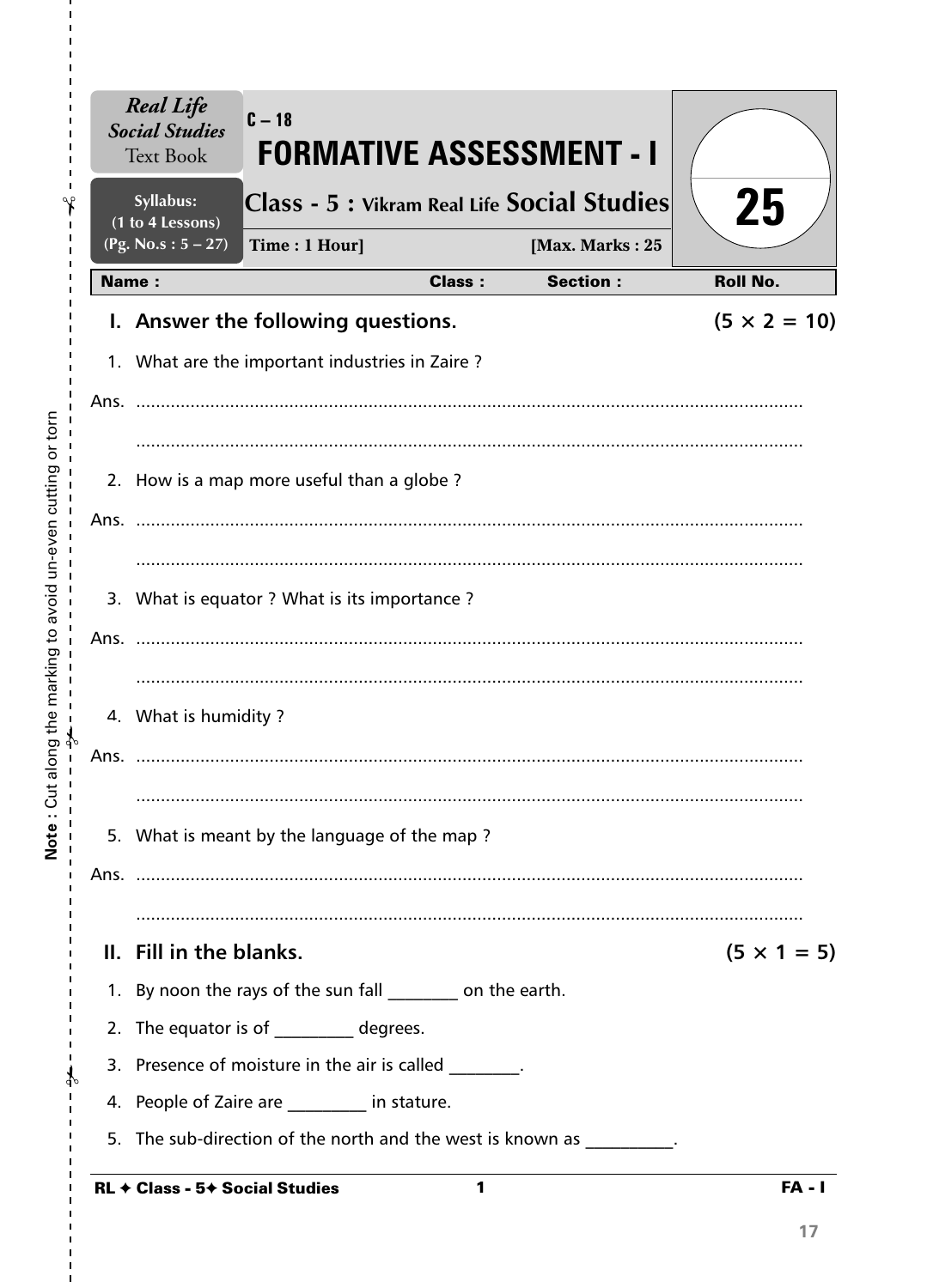

## **III.** Write 'True' or 'False' for the following.  $(5 \times 1 = 5)$

- 1. The hemisphere south of the equator is known as the southern hemisphere.
- 2. A globe is not a replica of the earth.
- 3. A map without a scale is useful.
- 4. The earth is spherical in shape.
- 5. A map without a scale is useful.

# **IV.** Match the following.  $(5 \times 1 = 5)$



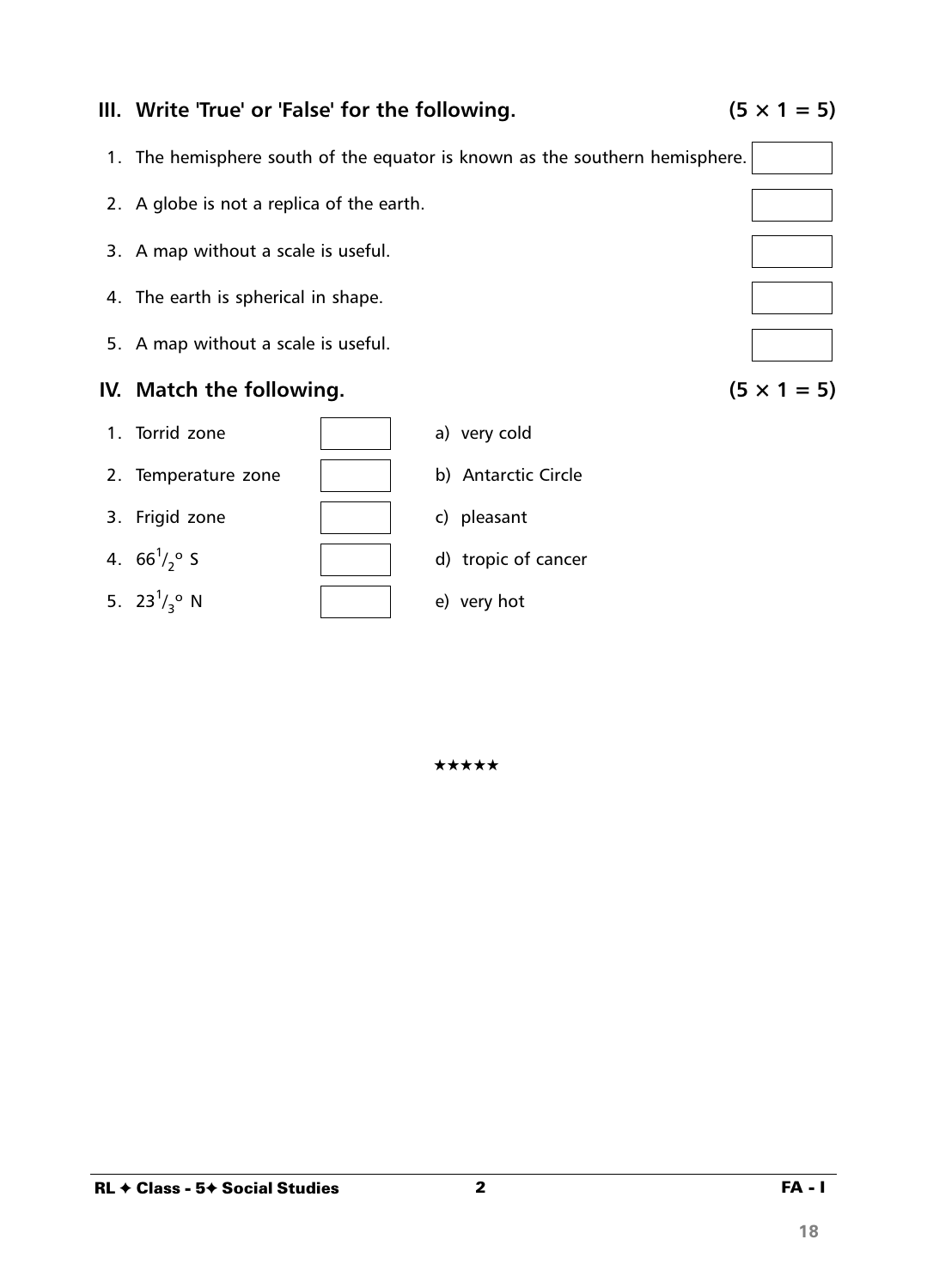|      | <b>Real Life</b><br><b>Social Studies</b><br><b>Text Book</b> | $C - 18$                                                     |               | FORMATIVE ASSESSMENT - II                                               |                     |
|------|---------------------------------------------------------------|--------------------------------------------------------------|---------------|-------------------------------------------------------------------------|---------------------|
|      | Syllabus:<br>(5 to 6 Lessons)                                 |                                                              |               | Class - 5 : Vikram Real Life Social Studies                             | 25                  |
|      | (Pg. No.s: $28 - 37$ )                                        | Time: 1 Hour]                                                |               | [Max. Marks: 25                                                         |                     |
|      | Name:                                                         |                                                              | <b>Class:</b> | <b>Section:</b>                                                         | <b>Roll No.</b>     |
|      |                                                               | I. Answer the following questions.                           |               |                                                                         | $(5 \times 2 = 10)$ |
|      |                                                               | 1. Why is life very hard in Green land?                      |               |                                                                         |                     |
|      |                                                               |                                                              |               |                                                                         |                     |
|      |                                                               | 2. Where is Green land located?                              |               |                                                                         |                     |
|      |                                                               |                                                              |               |                                                                         |                     |
|      |                                                               | 3. Describe the climate of Saudi Arabia.                     |               |                                                                         |                     |
| Ans. |                                                               |                                                              |               |                                                                         |                     |
|      |                                                               |                                                              |               | 4. How did the discovery of oil in Saudi Arabia transform that country? |                     |
| Ans. |                                                               |                                                              |               |                                                                         |                     |
|      |                                                               | 5. Why is Green land called the 'Land of the Midnight sun'?  |               |                                                                         |                     |
|      |                                                               |                                                              |               |                                                                         |                     |
|      | II. Fill in the blanks.                                       |                                                              |               |                                                                         | $(5 \times 1 = 5)$  |
|      |                                                               | 1. In the same is an important hill station in Saudi Arabia. |               |                                                                         |                     |
|      |                                                               | 2. Houses made of ice slabs __________.                      |               |                                                                         |                     |
|      |                                                               | 3. A hill of floating ice _________.                         |               |                                                                         |                     |
|      |                                                               | 4. In Saudi Arabia water is available only in Theorem 2.     |               |                                                                         |                     |
|      |                                                               | 5. S. School is the capital city of Saudi Arabia.            |               |                                                                         |                     |
|      | RL + Class - 5+ Social Studies                                |                                                              | 1             |                                                                         | <b>FA - II</b>      |

 $\blacksquare$  $\mathbf I$ f.

I.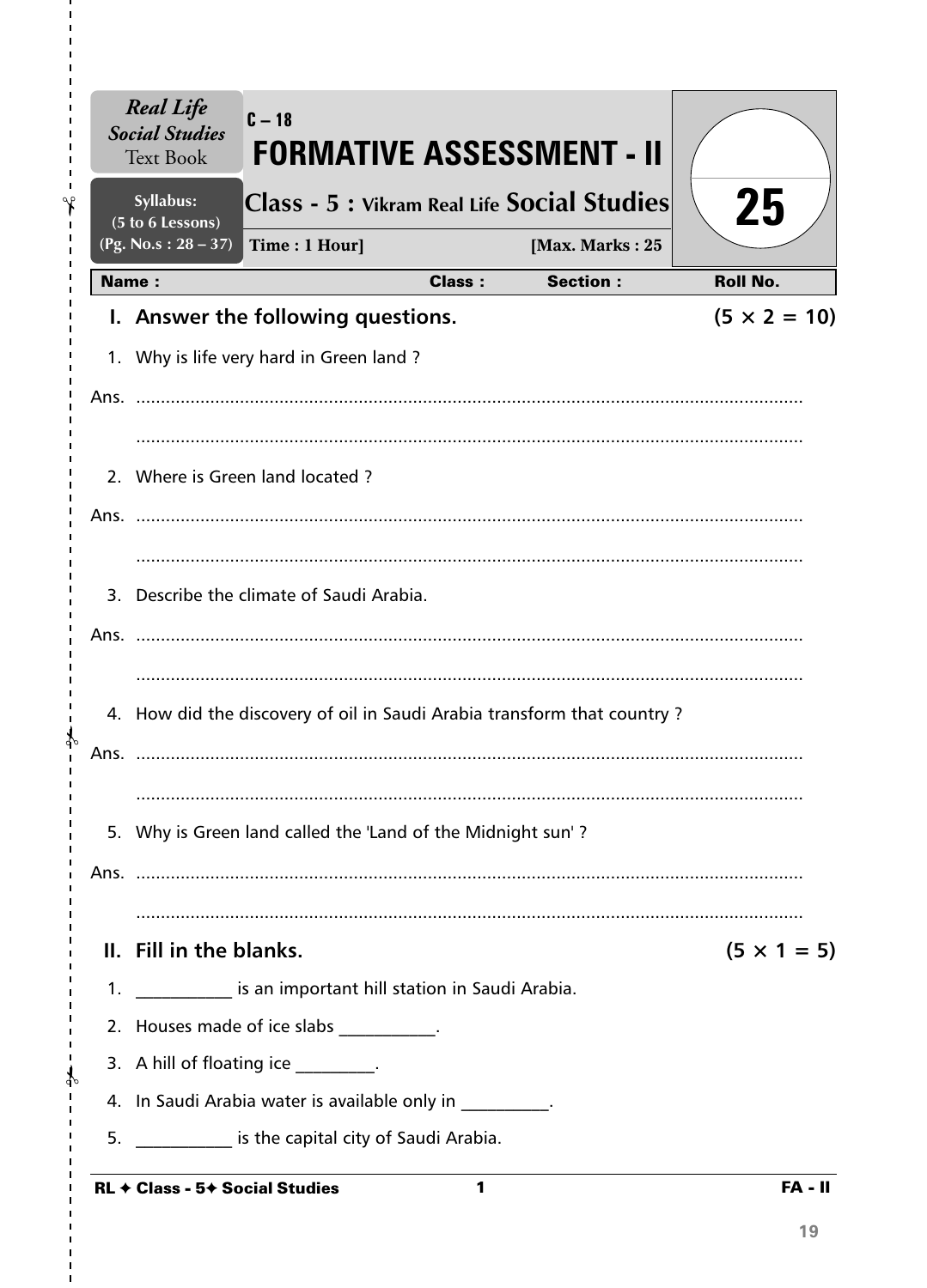|      | $(5 \times 1 = 5)$<br>III. Write one or two words for the following. |                              |                    |  |  |  |
|------|----------------------------------------------------------------------|------------------------------|--------------------|--|--|--|
|      | 1. Hills of sand created by dust storms.                             |                              |                    |  |  |  |
|      |                                                                      |                              |                    |  |  |  |
|      | 2. The animal which is the friend of the people in a desert.         |                              |                    |  |  |  |
|      |                                                                      |                              |                    |  |  |  |
|      | 3. Marshy region.                                                    |                              |                    |  |  |  |
|      |                                                                      |                              |                    |  |  |  |
|      | 4. A hill of floating ice.                                           |                              |                    |  |  |  |
|      |                                                                      |                              |                    |  |  |  |
|      | 5. Houses made of ice slabs.                                         |                              |                    |  |  |  |
| Ans. |                                                                      |                              |                    |  |  |  |
|      | IV. Match the following.                                             |                              | $(5 \times 1 = 5)$ |  |  |  |
|      | 1. Arctic Tern                                                       | a) Capital city of Greenland |                    |  |  |  |
|      | 2. Reindeer                                                          | b) Biggest town              |                    |  |  |  |
|      | 3. Lichens                                                           | c) Bird                      |                    |  |  |  |
|      | 4. Nuuk                                                              | d) Flowerless plant          |                    |  |  |  |
|      | 5. Godthaab                                                          | e) Animal                    |                    |  |  |  |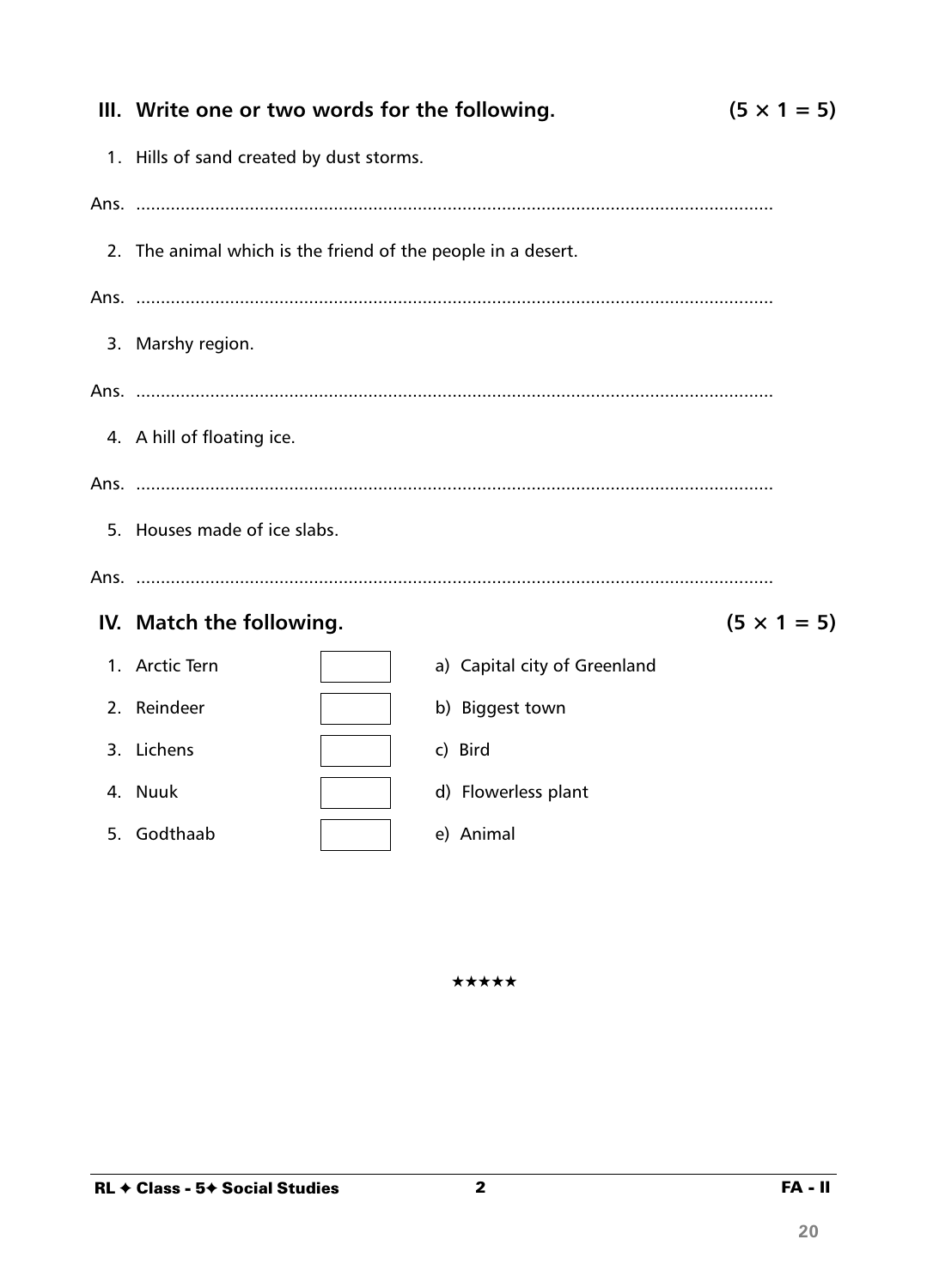|       | Syllabus:<br>(8 to 10 Lessons)      |                                                     |               | Class - 5 : Vikram Real Life Social Studies                           | 25                  |
|-------|-------------------------------------|-----------------------------------------------------|---------------|-----------------------------------------------------------------------|---------------------|
|       | (Pg. No.s: $41 - 54$ )              | Time: 1 Hour]                                       |               | [Max. Marks: 25                                                       |                     |
| Name: |                                     |                                                     | <b>Class:</b> | <b>Section:</b>                                                       | <b>Roll No.</b>     |
|       |                                     | I. Answer the following questions.                  |               |                                                                       | $(5 \times 2 = 10)$ |
|       |                                     | 1. How did the early man develop a script?          |               |                                                                       |                     |
|       |                                     |                                                     |               |                                                                       |                     |
|       |                                     |                                                     |               |                                                                       |                     |
|       |                                     | 2. What helps the blind people to read and learn?   |               |                                                                       |                     |
| Ans.  |                                     |                                                     |               |                                                                       |                     |
|       |                                     |                                                     |               |                                                                       |                     |
|       |                                     | 3. What are means of mass communication?            |               |                                                                       |                     |
|       |                                     |                                                     |               |                                                                       |                     |
|       |                                     |                                                     |               |                                                                       |                     |
|       | <sup>4</sup> . What is a satellite? |                                                     |               |                                                                       |                     |
| Ans.  |                                     |                                                     |               |                                                                       |                     |
|       |                                     |                                                     |               |                                                                       |                     |
|       |                                     | 5. How are railways useful as a means of transport? |               |                                                                       |                     |
|       |                                     |                                                     |               |                                                                       |                     |
|       |                                     |                                                     |               |                                                                       |                     |
|       | II. Fill in the blanks.             |                                                     |               |                                                                       | $(5 \times 1 = 5)$  |
|       |                                     |                                                     |               | 1. The Grand Trunk Road goes from Kolkata to ___________ in Pakistan. |                     |
|       |                                     |                                                     |               | 2. The Grand Trunk Road goes from Kolkata to __________ in Pakistan.  |                     |
|       |                                     | 3. Television was invented by __________.           |               |                                                                       |                     |
|       |                                     | 4. The word 'paper' is derived from                 |               |                                                                       |                     |
|       |                                     | 5. <b>Invented printing press.</b>                  |               |                                                                       |                     |

 $\mathbf{I}$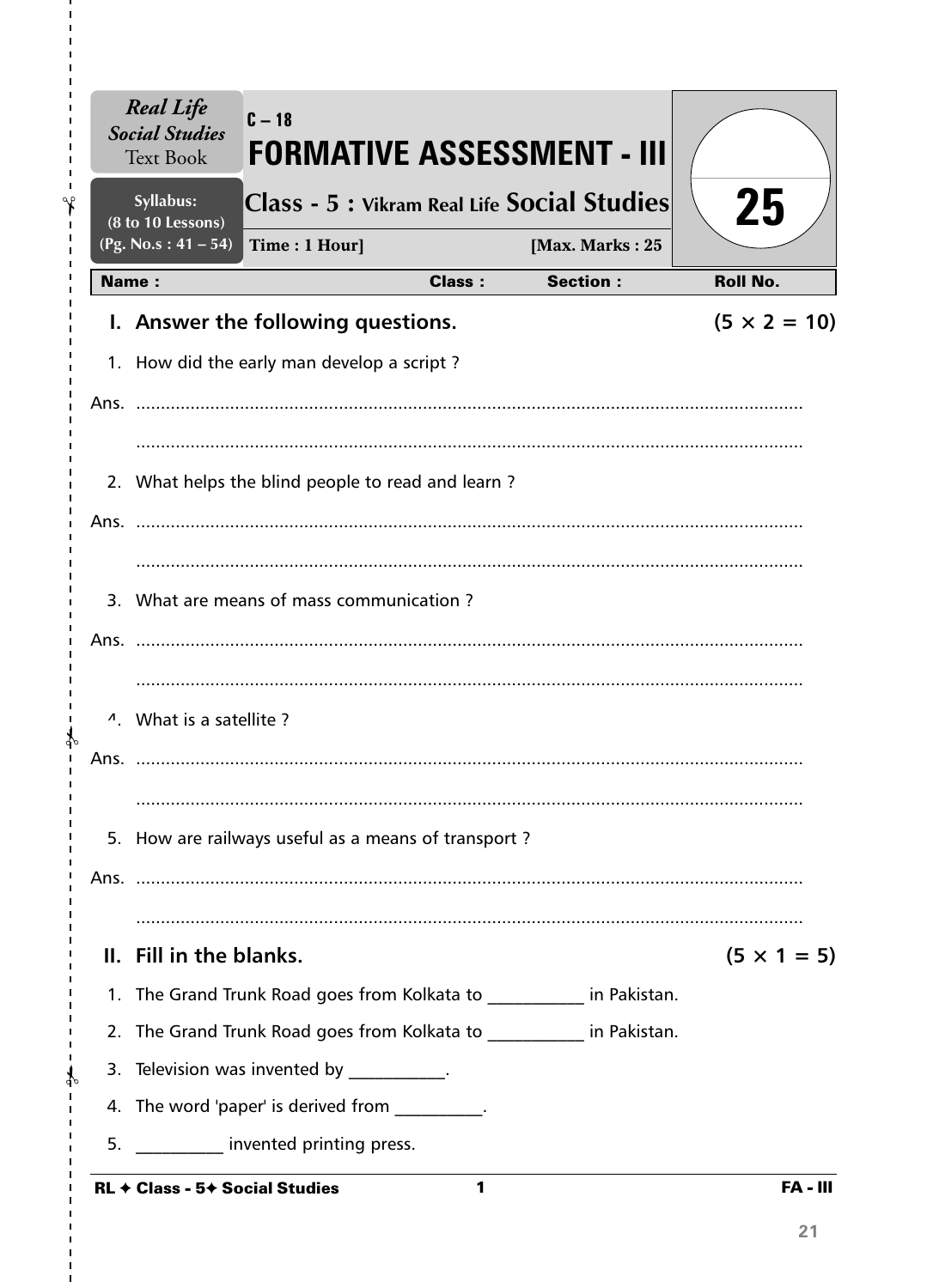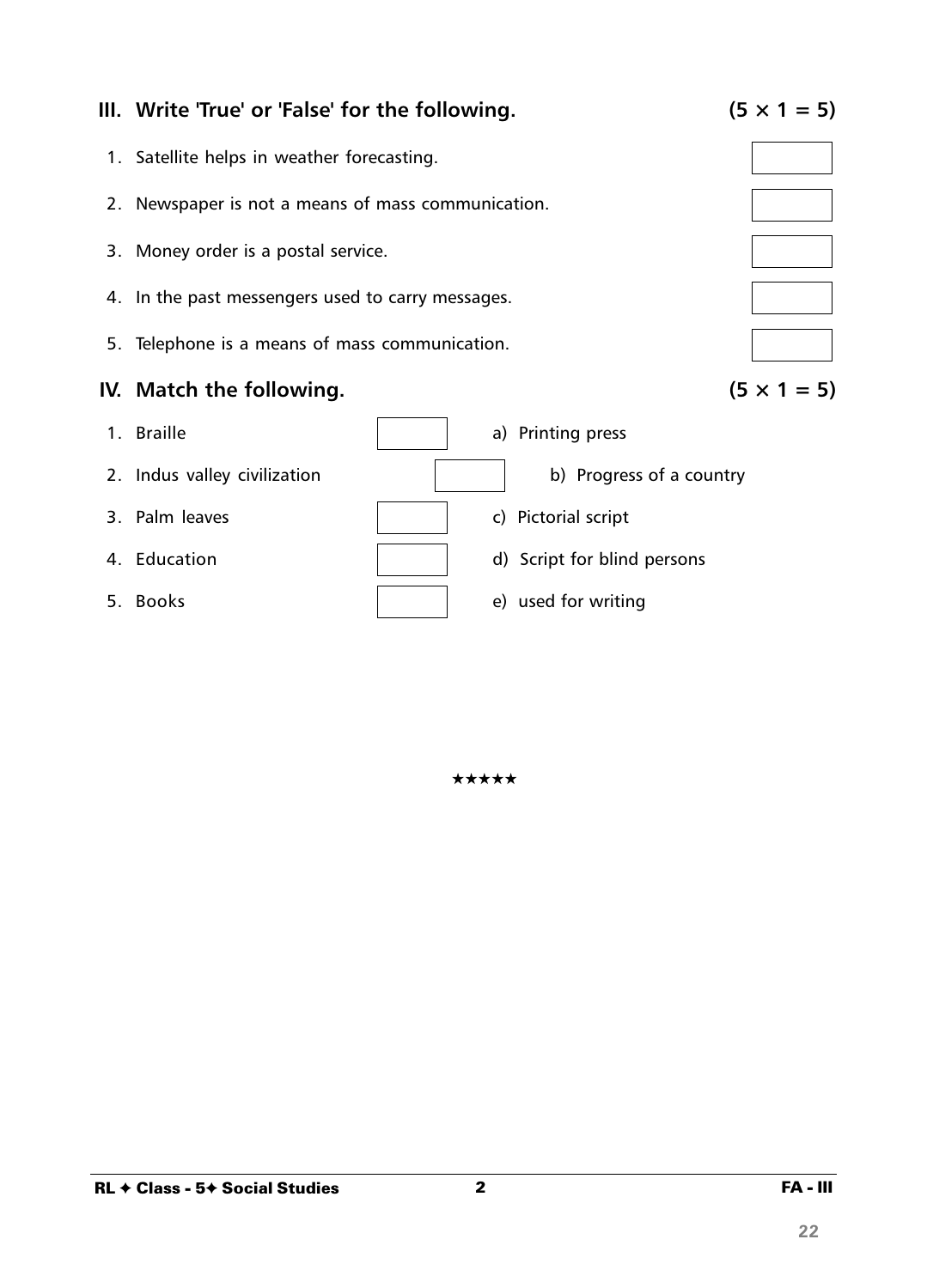|       | Syllabus:<br>(14 to 17 Lessons) |                                                                   |               | Class - 5 : Vikram Real Life Social Studies | 25                  |
|-------|---------------------------------|-------------------------------------------------------------------|---------------|---------------------------------------------|---------------------|
|       | (Pg. No.s: $73 - 89$ )          | Time: 1 Hour]                                                     |               | [Max. Marks: 25                             |                     |
| Name: |                                 |                                                                   | <b>Class:</b> | <b>Section:</b>                             | <b>Roll No.</b>     |
|       |                                 | I. Answer the following questions.                                |               |                                             | $(5 \times 2 = 10)$ |
|       |                                 | 1. Why did India become poor under the British rule?              |               |                                             |                     |
|       |                                 |                                                                   |               |                                             |                     |
|       |                                 |                                                                   |               |                                             |                     |
|       |                                 | 2. How did India react against the racist regime in South Africa? |               |                                             |                     |
|       | Ans.                            |                                                                   |               |                                             |                     |
|       |                                 |                                                                   |               |                                             |                     |
|       |                                 | 3. What are the important activities of the WHO?                  |               |                                             |                     |
| Ans.  |                                 |                                                                   |               |                                             |                     |
|       |                                 |                                                                   |               |                                             |                     |
|       |                                 | When were the world wars fought?                                  |               |                                             |                     |
| Ans.  |                                 |                                                                   |               |                                             |                     |
|       |                                 |                                                                   |               |                                             |                     |
|       |                                 |                                                                   |               |                                             |                     |
|       |                                 | 5. How did the revolt of 1857 start?                              |               |                                             |                     |
|       |                                 |                                                                   |               |                                             |                     |
|       |                                 |                                                                   |               |                                             |                     |
|       | II. Fill in the blanks.         |                                                                   |               |                                             | $(4 \times 1 = 4)$  |
|       |                                 | 1. The head of the Secretariat is ________.                       |               |                                             |                     |
|       |                                 | 2. The revolt of 1857 started at _______.                         |               |                                             |                     |
|       |                                 | 3. India is a member of the U.N. since                            |               |                                             |                     |

 $\mathbf{I}$ 

> > $\blacksquare$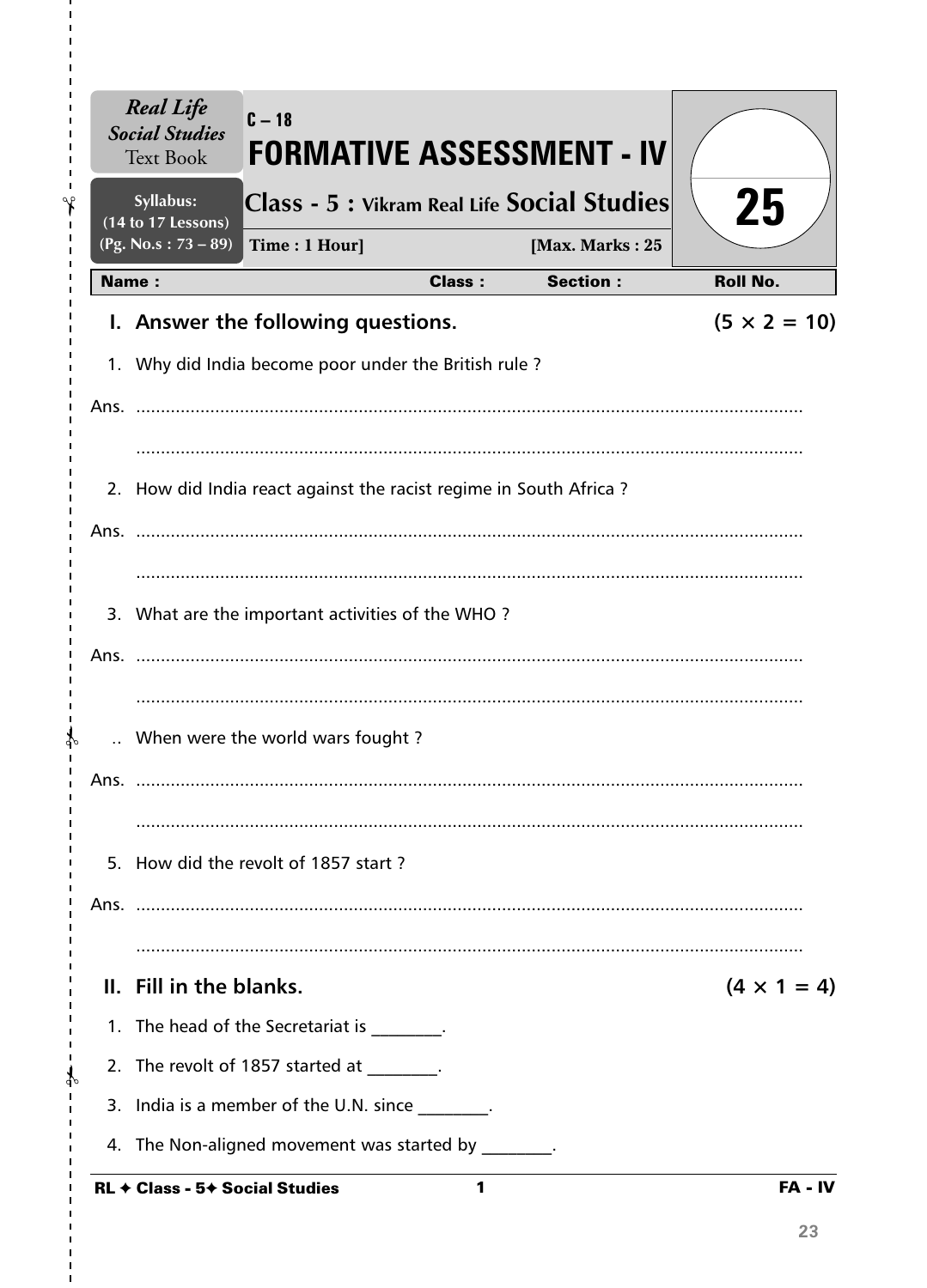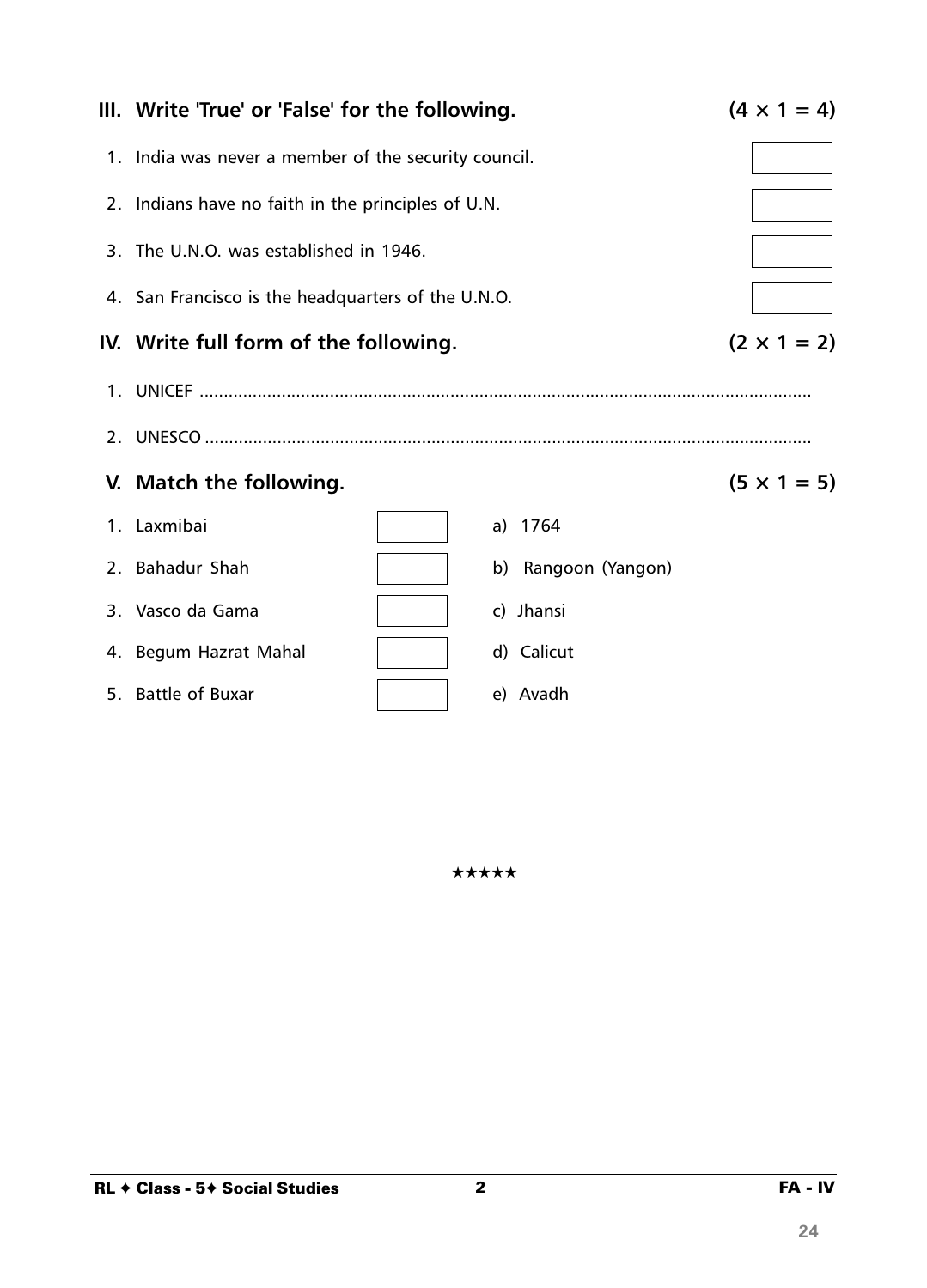| Syllabus:<br>(1 to 7 Lessons)  | Class - 5 : Vikram Real Life Social Studies                          |               |                 | 50                   |
|--------------------------------|----------------------------------------------------------------------|---------------|-----------------|----------------------|
| $(Pg. No.s: 5 - 40)$           | Time: $2\frac{1}{2}$ Hours]                                          |               | [Max. Marks: 50 |                      |
| <b>Name:</b>                   |                                                                      | <b>Class:</b> | <b>Section:</b> | <b>Roll No.</b>      |
|                                | I. Answer the following questions.                                   |               |                 | $(10 \times 2 = 20)$ |
| 1. What are the prairies?      |                                                                      |               |                 |                      |
|                                | 2. How is farming carried on in the prairies?                        |               |                 |                      |
|                                | 3. Name the plants and animals found in Saudi Arabia.                |               |                 |                      |
|                                | 4. Describe the dress of the Eskimos.                                |               |                 |                      |
| 5. Where is Zaire located?     |                                                                      |               |                 |                      |
|                                | 6. Name the three climatic zones into which the world is divided.    |               |                 |                      |
|                                | 7. How is the distance from one place to another indicated in a map? |               |                 |                      |
|                                | 8. What are parallels of latitudes?                                  |               |                 |                      |
|                                | 9. What are the important features of a globe?                       |               |                 |                      |
|                                | 10. Where is Saudi Arabia located?                                   |               |                 |                      |
| Fill in the blanks.            |                                                                      |               |                 | $(10 \times 1 = 10)$ |
|                                | 1. The land in part of the prairies is not fertile.                  |               |                 |                      |
|                                | 2. The grasslands of Eurasia are called the                          |               |                 |                      |
|                                | 3. In Saudi Arabia water is available only in                        |               |                 |                      |
|                                | 4. ____________ is the capital city of Saudi Arabia.                 |               |                 |                      |
| 5. Marshy region __________.   |                                                                      |               |                 |                      |
|                                | 6. Houses made of ice slabs [15] .                                   |               |                 |                      |
|                                | 7. ____________ is the capital city of Zaire.                        |               |                 |                      |
|                                | 8. By noon the rays of the sun fall __________ on the earth.         |               |                 |                      |
|                                | 9. A book of maps is called an _______.                              |               |                 |                      |
|                                | 10. The equator is of degrees.                                       |               |                 |                      |
| RL + Class - 5+ Social Studies |                                                                      | 1             |                 | <b>SA-1</b>          |

I.

I.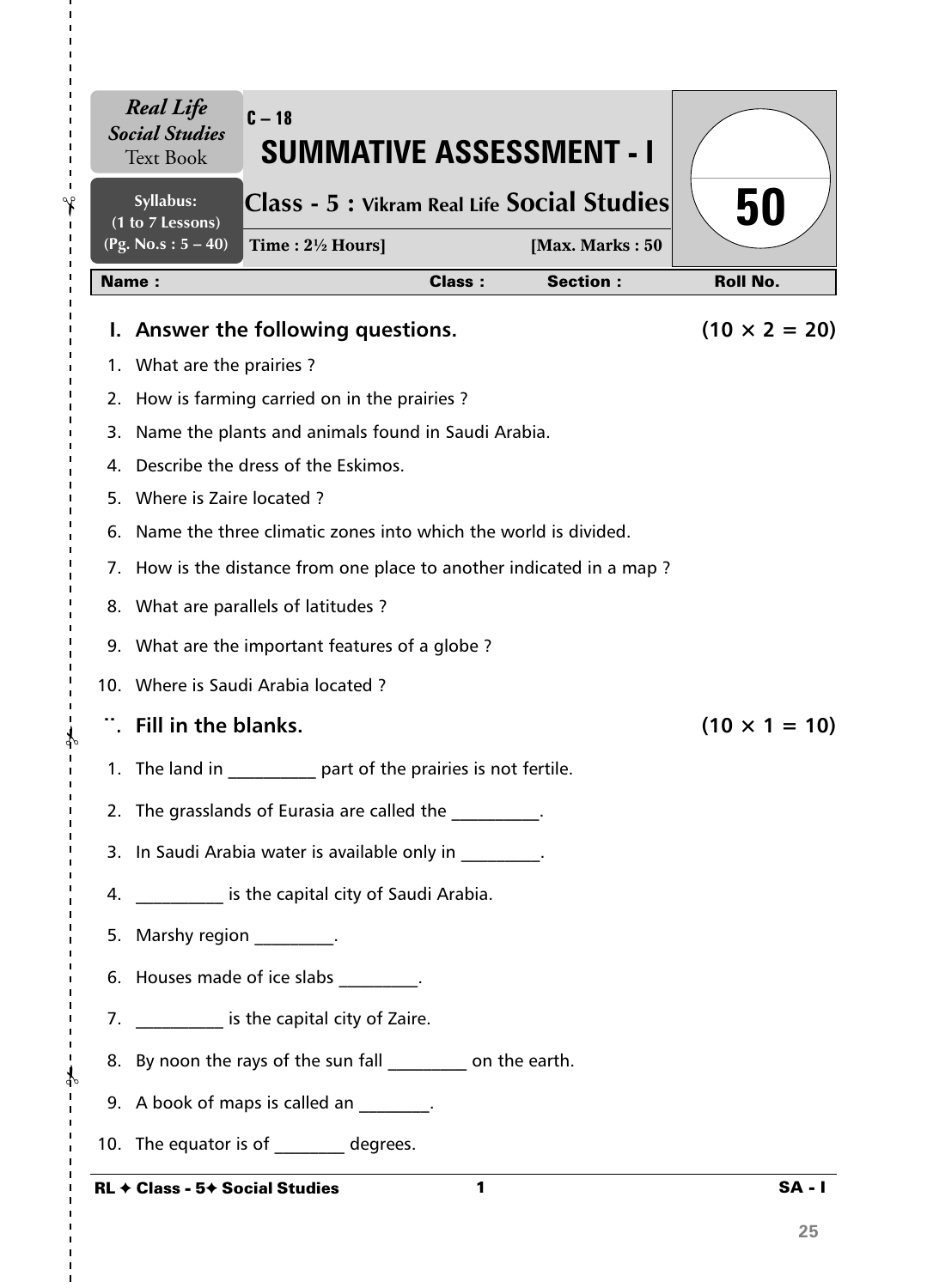|    | III. Answer the following questions in one or two words. |                              | $(5 \times 1 = 5)$   |
|----|----------------------------------------------------------|------------------------------|----------------------|
| 1. | Name the mountainous region in Northern Saudi Arabia.    |                              |                      |
| 2. | Name any one hill station.                               |                              |                      |
|    | 3. Where is the Saudi Arabia located?                    |                              |                      |
|    | 4. Name the bird live in Greenland.                      |                              |                      |
| 5. | What is the capital city of Zaire?                       |                              |                      |
|    | III. Write 'True' or 'False' for the following.          |                              | $(10 \times 1 = 10)$ |
|    | 1. The grasslands are as hot as the equatorial region.   |                              |                      |
|    | 2. A globe is not a replica of the earth.                |                              |                      |
|    | 3. Cacti grows in deserts.                               |                              |                      |
|    | 4. Dark brown colour is used for plains.                 |                              |                      |
| 5. | A map without a scale is useful.                         |                              |                      |
|    | 6. Cacti grows in deserts                                |                              |                      |
| 7. | The earth is spherical in shape.                         |                              |                      |
|    | 8. Welds are the grasslands of Australia.                |                              |                      |
|    | 9. The latitudes meet at some points.                    |                              |                      |
|    | 10. Saudi Arabia is a poor country.                      |                              |                      |
|    | V. Match the following.                                  |                              | $(5 \times 1 = 5)$   |
|    | A                                                        | B                            |                      |
|    | 1. Arctic tern                                           | a) Capital city of Greenland |                      |
| 2. | Reindeer                                                 | b) Biggest town              |                      |

- 3. Lichens c) and c) Bird
- 
- 5. Godthaab e) Animal
- 
- 4. NUVK and a set of the set of the set of the d) Flowerless plant
	-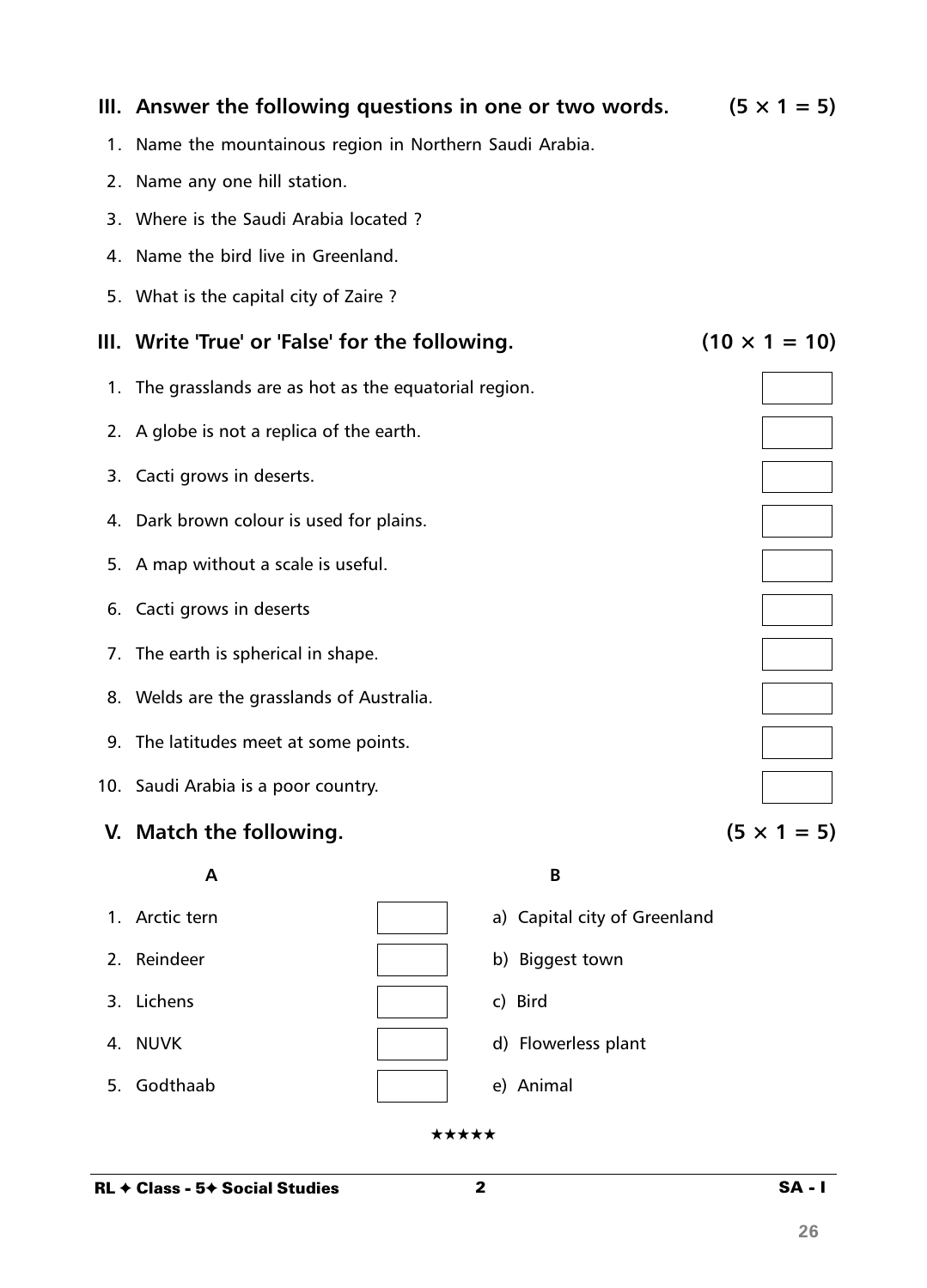| <b>Real Life</b><br><b>Social Studies</b><br><b>Text Book</b> | $C - 18$<br><b>SUMMATIVE ASSESSMENT - II</b>                                                                    |               |                                    |                      |
|---------------------------------------------------------------|-----------------------------------------------------------------------------------------------------------------|---------------|------------------------------------|----------------------|
| Syllabus:<br>(1 to 13 Lessons)<br>(Pg. No.s: 5 – 72)          | Class - 5 : Vikram Real Life Social Studies                                                                     |               |                                    | 50                   |
| <b>Name:</b>                                                  | Time: $2\frac{1}{2}$ Hours]                                                                                     | <b>Class:</b> | [Max. Marks: 50<br><b>Section:</b> | <b>Roll No.</b>      |
|                                                               | I. Answer the following questions.                                                                              |               |                                    | $(10 \times 2 = 20)$ |
| 1.                                                            | Why is Gandhiji called the Father of Our Nation?                                                                |               |                                    |                      |
| 2.                                                            | Name any three alternative sources of energy?                                                                   |               |                                    |                      |
| 3.                                                            | What is meant by Pasteurisation?                                                                                |               |                                    |                      |
| 4.                                                            | Explain the importance of the invention of printing press?                                                      |               |                                    |                      |
|                                                               | 5. How is telephone useful to us?                                                                               |               |                                    |                      |
|                                                               | 6. How are railways useful as a means of transport?                                                             |               |                                    |                      |
|                                                               | 7. How is farming carried on in the prairies?                                                                   |               |                                    |                      |
|                                                               | 8. What was the important work of Martin Luther King?                                                           |               |                                    |                      |
|                                                               | 9. What was the major achievement of Abraham Lincoln?                                                           |               |                                    |                      |
|                                                               | 10. What was the impact of the industrial revolution?                                                           |               |                                    |                      |
|                                                               | ". Fill in the blanks.                                                                                          |               |                                    | $(10 \times 1 = 10)$ |
|                                                               | 1. Pluto was a<br>of Socrates.                                                                                  |               |                                    |                      |
|                                                               | 2. Stephenson invented the manuscript of the state of the state of the state of the state of the state of the s |               |                                    |                      |
|                                                               | 3. Alexander Fleming invented _____________.                                                                    |               |                                    |                      |
|                                                               | 4. <b>Invented printing press.</b>                                                                              |               |                                    |                      |
|                                                               | 5. Radio was invented by ____________.                                                                          |               |                                    |                      |
|                                                               | 6. _____________ is the fastest means of transport.                                                             |               |                                    |                      |
|                                                               | 7. The open grazing lands are known as The open grazing                                                         |               |                                    |                      |
|                                                               | 8. _____________ is the capital city of Saudi Arabia.                                                           |               |                                    |                      |
|                                                               | 9. A hill of floating ice ____________.                                                                         |               |                                    |                      |
|                                                               | 10. Zaire is in the continent of                                                                                |               |                                    |                      |
|                                                               | <b>RL ← Class - 5← Social Studies</b>                                                                           | 1             |                                    | <b>SA-II</b>         |

### RL ✦ Class - 5✦ Social Studies

 $- \frac{2}{3}$ 

I.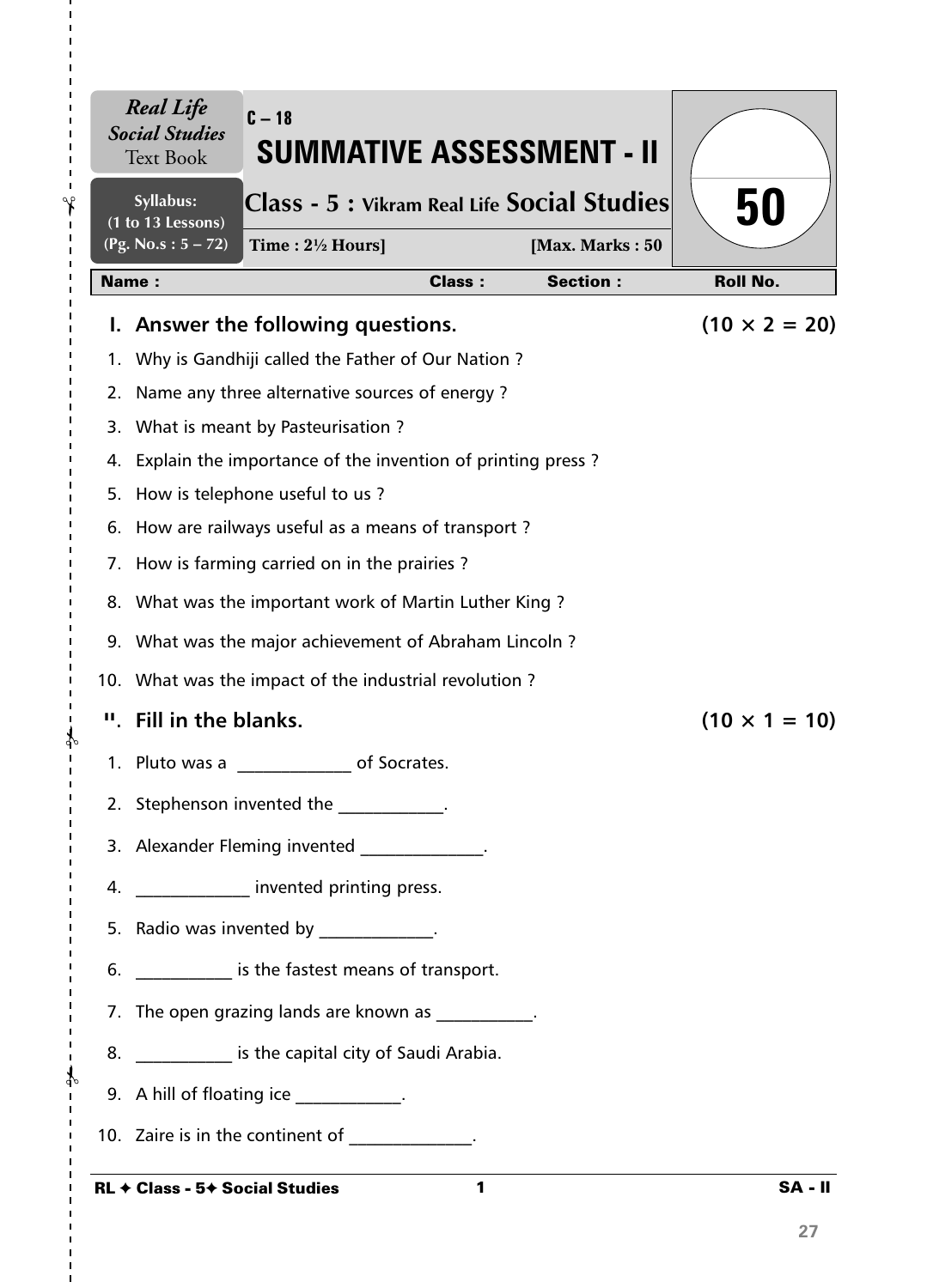|    | 3. Who invented Battery?                               |                             |                      |
|----|--------------------------------------------------------|-----------------------------|----------------------|
|    | 4. What is humidity?                                   |                             |                      |
|    | 5. What are useful for long journeys ?                 |                             |                      |
|    | IV. Write "True" or "False" for the following.         |                             | $(10 \times 1 = 10)$ |
|    | 1. The latitude meet at some points.                   |                             |                      |
|    | 2. The earth is spherical in shape.                    |                             |                      |
|    | 3. The first oil well was discovered in Africa.        |                             |                      |
|    | 4. A map without a scale is useful.                    |                             |                      |
|    | 5. Newspaper is not a means of mass communication.     |                             |                      |
|    | 6. Saudi Arabia is a poor country.                     |                             |                      |
|    | 7. The grasslands are as hot as the equatorial region. |                             |                      |
|    | 8. Petrol is cheaper than diesel.                      |                             |                      |
|    | 9. The bottom of the map is the south.                 |                             |                      |
|    | 10. Cow dung is used to produce gobar gas.             |                             |                      |
|    | V. Match the following.                                |                             | $(5 \times 1 = 5)$   |
|    | A                                                      | B                           |                      |
|    | 1. Braille                                             | a) Printing press           |                      |
|    | 2. Indus valley civilization                           | b) Progress of a country    |                      |
| 3. | Palm leaves                                            | c) Pictorial script         |                      |
| 4. | Education                                              | d) Script for blind persons |                      |
| 5. | <b>Books</b>                                           | e) Used for writing         |                      |
|    |                                                        | ★★★★★                       |                      |

**III.** Answer the following questions in one or two words.  $(5 \times 1 = 5)$ 

1. Who invented Radio ?

2. Where is Green land located ?

- 3. The first oil well was discovered in Africa.
- 4. A map without a scale is useful.
- 5. Newspaper is not a means of mass communication.
- 6. Saudi Arabia is a poor country.
- 7. The grasslands are as hot as the equatorial region.
- 8. Petrol is cheaper than diesel.
- 9. The bottom of the map is the south.
- 10. Cow dung is used to produce gobar gas.

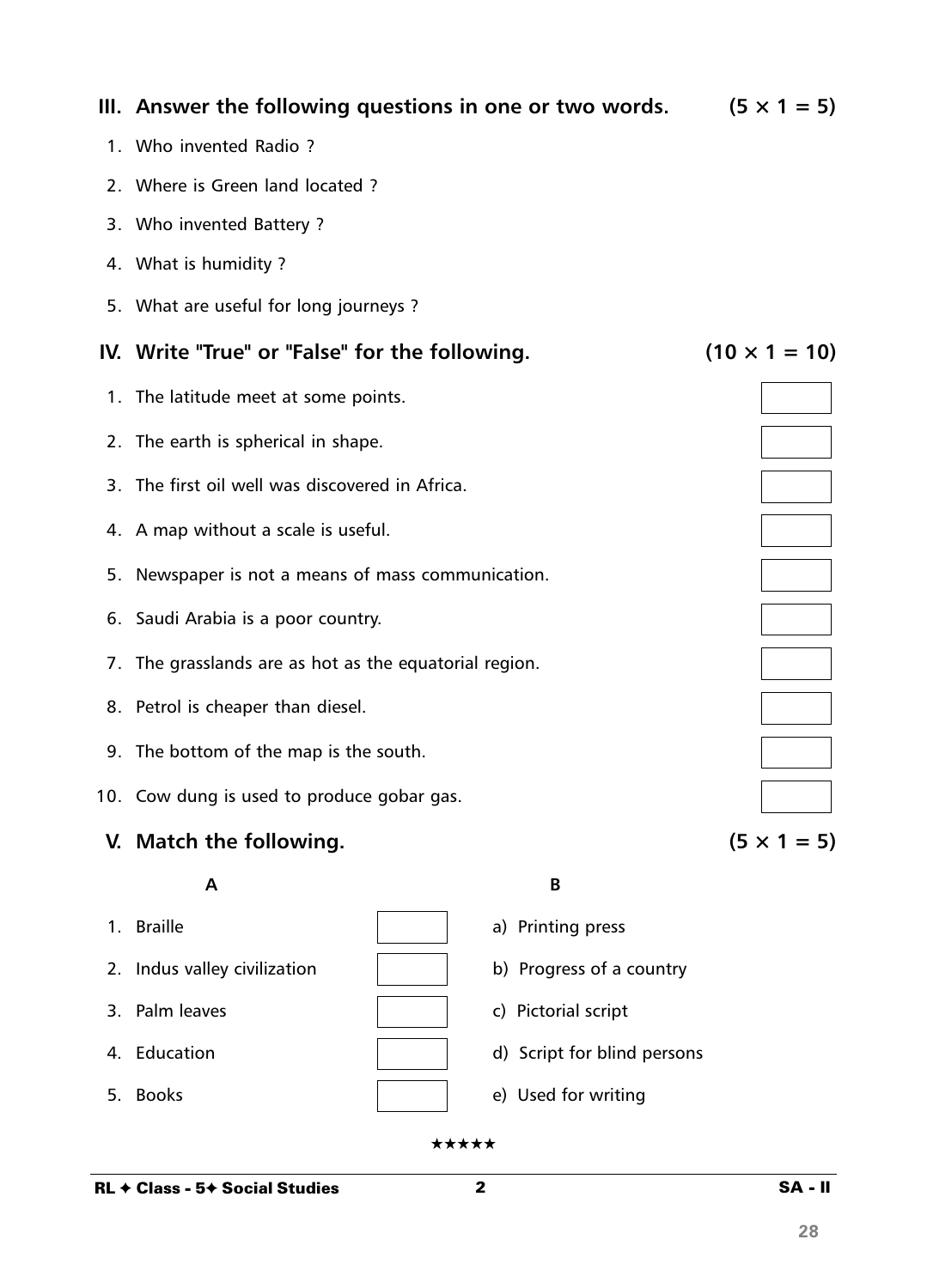|     | <b>Real Life</b><br><b>Social Studies</b><br><b>Text Book</b> | $C - 18$<br>SUMMATIVE ASSESSMENT - III                                   |               |                 |                      |
|-----|---------------------------------------------------------------|--------------------------------------------------------------------------|---------------|-----------------|----------------------|
|     | Syllabus:<br>(1 to 19 Lessons)                                | Class - 5 : Vikram Real Life Social Studies                              |               |                 | 50                   |
|     | $(Pg. No.s: 5 - 104)$                                         | Time: $2\frac{1}{2}$ Hours]                                              |               | [Max. Marks: 50 |                      |
|     | <b>Name:</b>                                                  |                                                                          | <b>Class:</b> | <b>Section:</b> | <b>Roll No.</b>      |
| Ь.  |                                                               | Answer the following questions.                                          |               |                 | $(10 \times 2 = 20)$ |
| 1.  |                                                               | What is the importance of the Quit India movement?                       |               |                 |                      |
| 2.  |                                                               | Write about the Home Rule Movement.                                      |               |                 |                      |
| 3.  |                                                               | What is the importance of the revolt of 1857?                            |               |                 |                      |
| 4.  |                                                               | How is India co-operating with the U.N.?                                 |               |                 |                      |
| 5.  |                                                               | Write any three objectives of the U.N.O.                                 |               |                 |                      |
| 6.  |                                                               | How is the invention of steam engine important?                          |               |                 |                      |
|     |                                                               | 7. Many diseases can be prevented by vaccination and pasteurisation.     |               |                 |                      |
| 8.  |                                                               | What helps the blind people to read and learn?                           |               |                 |                      |
| 9.  |                                                               | How is telephone useful to us?                                           |               |                 |                      |
|     |                                                               | 10. How did the discovery of oil in Saudi Arabia transform that country? |               |                 |                      |
|     | Fill in the blanks.                                           |                                                                          |               |                 | $(10 \times 1 = 10)$ |
|     |                                                               | 1. The I.N.A was founded in the year                                     |               |                 |                      |
| 2.  |                                                               | was defeated in the battle of plassey.                                   |               |                 |                      |
| 3.  |                                                               |                                                                          |               |                 |                      |
|     |                                                               | 4. World - War - I ended in __________                                   |               |                 |                      |
|     |                                                               | 5. Karl Marx died in __________                                          |               |                 |                      |
|     |                                                               | 6. Electricity was invented by                                           |               |                 |                      |
|     |                                                               | 7. Microscope was invented by _________                                  |               |                 |                      |
| 8.  |                                                               | __________ invented printing press.                                      |               |                 |                      |
|     |                                                               | 9. A satellite is launched through                                       |               |                 |                      |
| 10. |                                                               | ____________ is the capital city of Saudi Arabia.                        |               |                 |                      |
|     |                                                               |                                                                          |               |                 |                      |

 $-\frac{1}{6}$ 

п

 $\blacksquare$  $\blacksquare$ т

 $-\frac{4}{5}$ 

 $\mathbf{I}$  $\mathbf I$  $\mathbf{I}$  $\blacksquare$ 

I. п  $\mathbf I$  $\mathbf{I}$  $\mathbf I$  $\mathbf{I}$ 

 $-\frac{1}{2}$ 

 $\mathbf{I}$  $\mathbf I$  $\mathbf I$  $\blacksquare$  $\mathbf I$ I.  $\blacksquare$ 

 $\blacksquare$  $\blacksquare$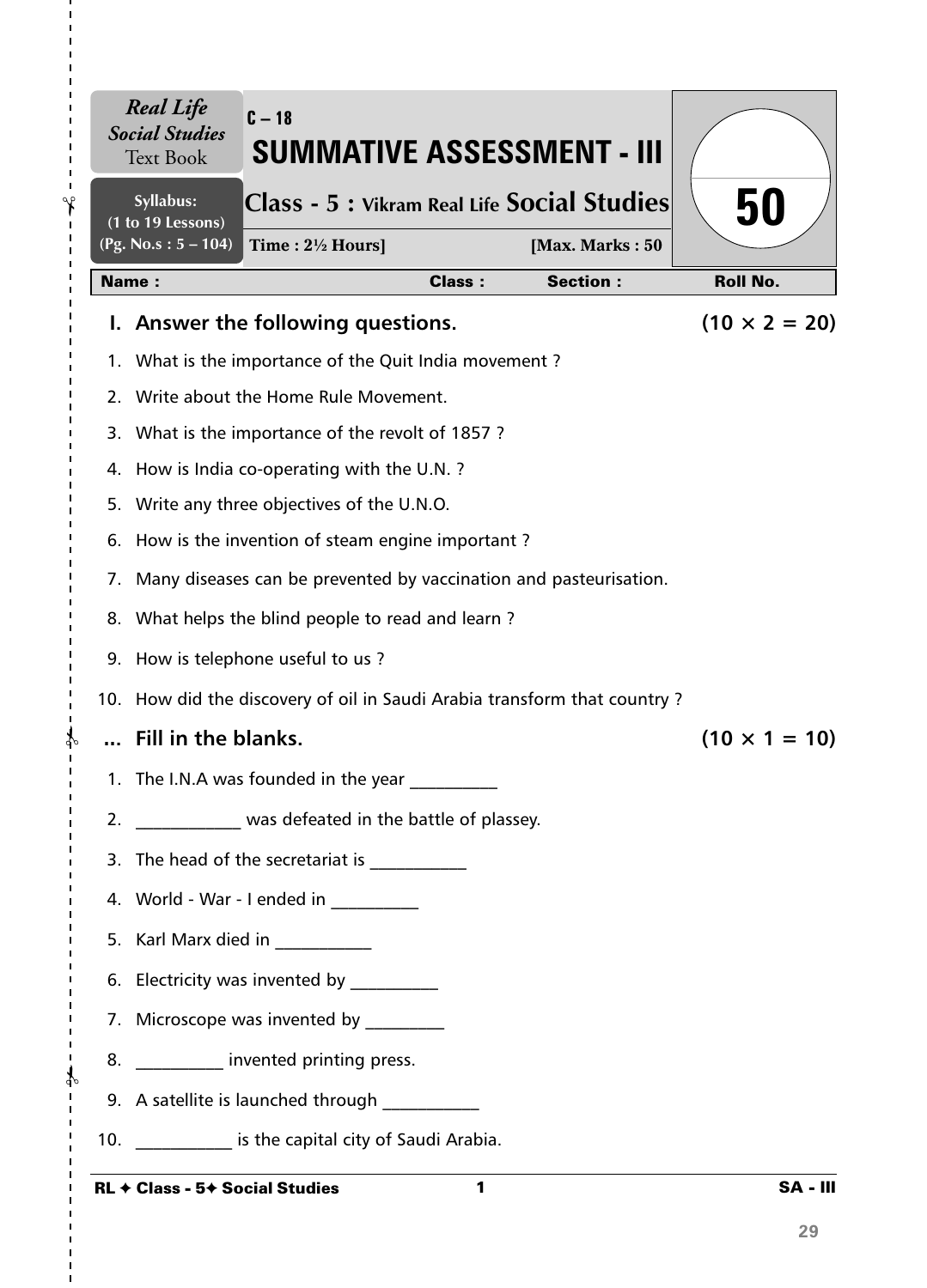|    | III. Answer the following questions in one or two words. | $(5 \times 1 = 5)$   |
|----|----------------------------------------------------------|----------------------|
|    | 1. Where is Saudi Arabia located?                        |                      |
|    | 2. Where is Zaire located?                               |                      |
|    | 3. What is atmosphere?                                   |                      |
|    | 4. Which is the fastest means of transport?              |                      |
|    | 5. Who invented Microscope?                              |                      |
| Ш. | Write "True" or "False" for the following.               | $(10 \times 1 = 10)$ |
| 1. | The U.N.O. was established in 1946.                      |                      |
|    | 2. Money order is a Postal service.                      |                      |
|    | 3. India was never a member of the Security Council.     |                      |
|    | 4. The first oil well was discovered in Africa.          |                      |
|    | 5. V.D. Savarkar was a Congress leader.                  |                      |
| 6. | The U.N.O. now has 51 members.                           |                      |
|    | 7. The grasslands of South Africa are known as Downs.    |                      |
|    | 8. V.D. Savarkar was a Congress leader.                  |                      |
|    | 9. Mecca is the capital city of Saudi Arabia.            |                      |
|    | 10. San Francisco is the headquearters of the U.N.O.     |                      |
|    | V. Match the following.                                  | $(5 \times 1 = 5)$   |